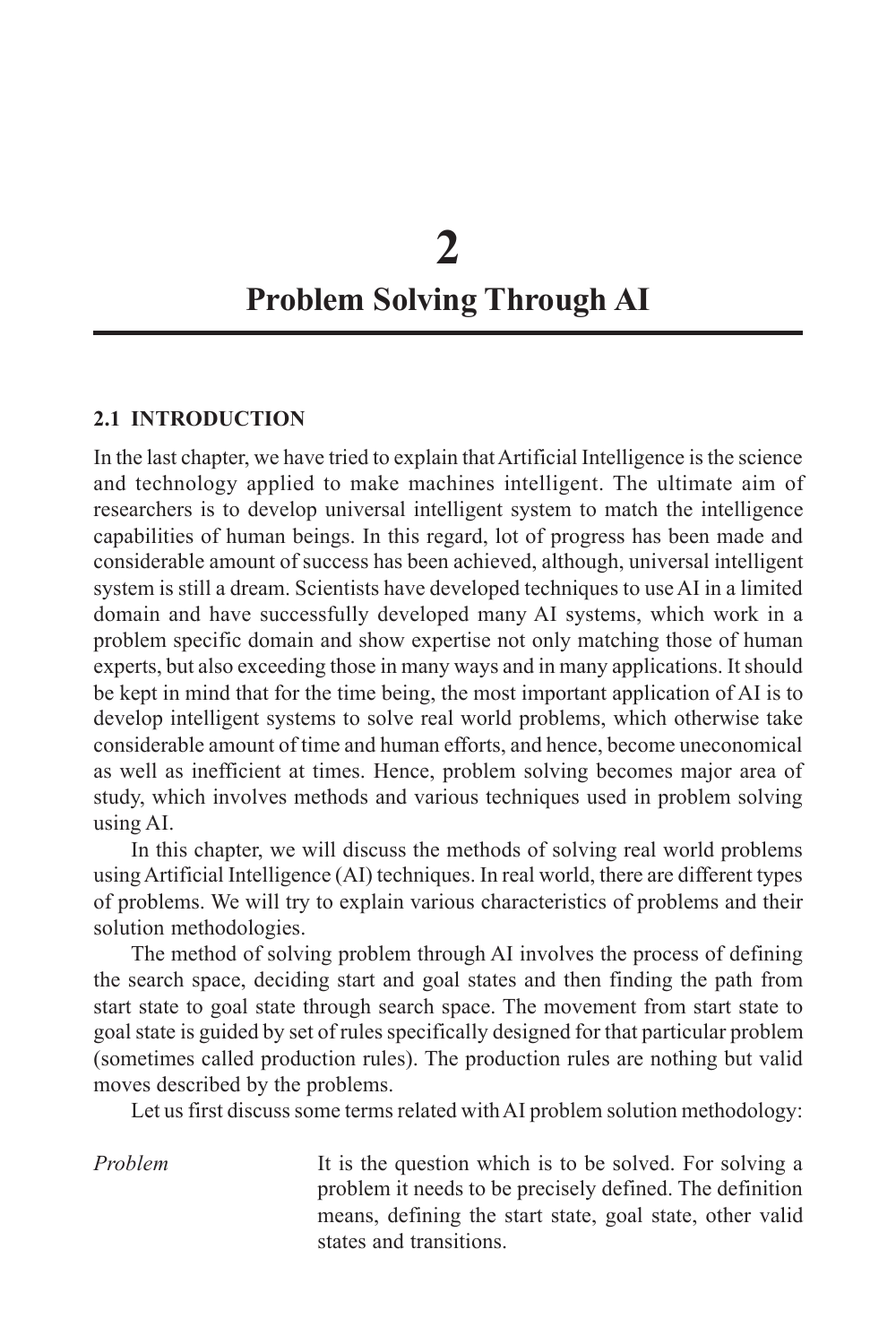techniques are devised for this phase. These KR methodologies have their respective advantages and disadvantages, and specific techniques are suitable for specific applications. Various KR techniques are described in detail in following chapters.

# **2.1.4 Finding the Solution**

After representation of the problem and related knowledge in the suitable format, the appropriate methodology is chosen which uses the knowledge and transforms the start state to goal state. The techniques of finding the solution are called search techniques. Various search techniques are developed for this purpose. They are dealt-with in detail in one of the following sections and also in next chapter.

# **2.2 REPRESENTATION OF AI PROBLEMS**

In this section, we would learn the technical aspects of problem representation required from computational perspective. From this orientation, the representation of AI problems can be covered in following four parts:

- 1. *A lexical part*: that determines which symbols are allowed in the representations of the problem. Like the normal meaning of the lexicon, this part abstracts all fundamental features of the problem.
- 2. *A structural part*: that describes constraints on how the symbols can be arranged. This corresponds to finding out possibilities required for joining these symbols and generating higher structural unit.
- 3. *A procedural part*: that specifies access procedures that enable to create descriptions, to modify them, and to answer questions using them.
- 4. *A semantic part*: that establishes a way of associating meaning with the descriptions.

Let us understand these steps by an example presented below:

We are given the problem of "playing chess". To define the problem, we should specify the starting position of chess board, the rules that define the legal moves and the board positions that represent a win for one side or the others. Here, the:

- 1. Lexical part contains the board position, which may be an 8 x 8 array where each position contains a symbol indicating an appropriate chess piece in the official chess opening position. The goal is any board position in which opponent does not have a legal move and his king in under attack.
- 2. The structural part describes the legal moves. The legal moves provide the way of getting from an initial state to a goal state. They are described as set of rules consisting of a left hand side that serves as a pattern to be matched against the current board position and a right hand side that describes changes to be made to board position to reflect the move.
- 3. The procedural part will be methods for applying appropriate rule for winning the game. It will include representing the "set of winning moves"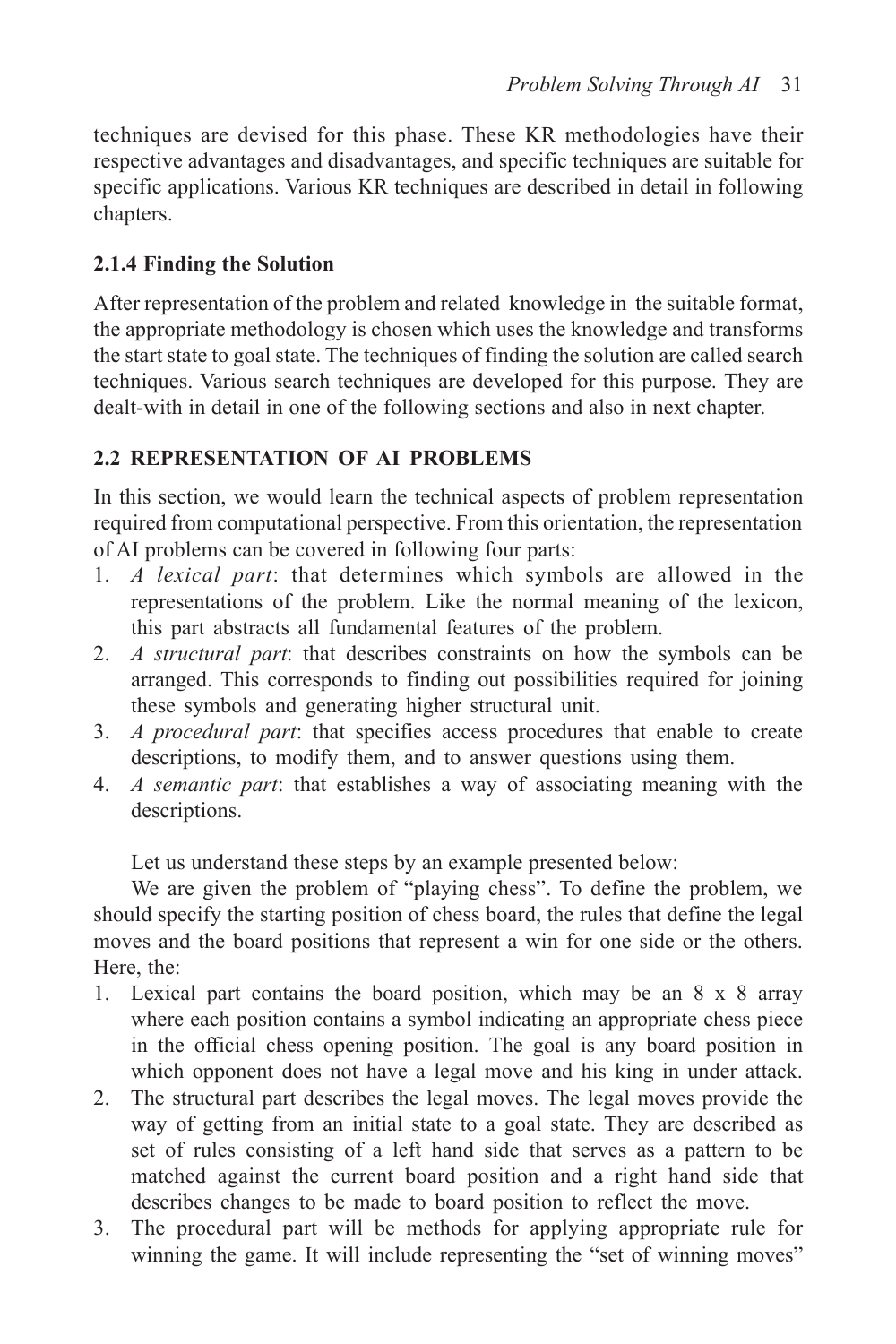of standard chess playing. Out of all legal moves, only those moves, which bring the board position to a winning position of respective player are captured and stored in procedural part.

However, in chess the total '*legal moves'* are of the order of  $10^{120}$ . Such a large number of moves are difficult to be written, so only '*useful moves'* are written. It should be noted that there is a difference between legal moves and useful moves. The legal moves are all those moves which are permissible according to game rules and useful moves will be those legal moves which bring the game in a winning position. Hence the 'useful moves' will be a subset of 'legal moves'. The state space is total valid states possible in a problem and finding a problem solution is "starting at an initial state, using a set of rules to move from one state to another and attempting to end up in one of a set of final states."

4. The semantic part is not required in "chess game" because, there is no hidden meaning associated with any piece and all the move meanings are explicit. However in natural language processing type of applications, where there is "meaning" associated with words and "complete message" associated with sentence, the semantic part captures and stores, the meaning of words and message conveyed by sentence.

Thus, in AI, to design a program for solution, the first step is the creation of a formal and manipulable description of problem itself. This includes performing following activities:

- 1. Define a state space that contains all the possible configurations of the relevant objects.
- 2. Specify one or more states within that space, which describe possible situations from which problem solving process may start. These are called initial states.
- 3. Specify one or more states that would be acceptable as solutions to the problem. These are called goal states.
- 4. Specify a set of rules that describes the action (operators) available.

# **2.3 PRODUCTION SYSTEM**

In the above section, we have discussed basic aspects of AI problem solution. An AI system developed for solution of any problem is called production system. Once the problem is defined, analyzed and represented in a suitable formalism, the production system is used for application of rules and obtaining the solution. A production system consists of following components:

1. *A set of production rules*, which are of the form  $P \rightarrow Q$ . Each rule consists of a left hand side constituent that represents the current problem state and a right hand side that represents a result or generated output state. A rule is applicable if its left hand side matches with the current problem state. Thus, the left side of the rule determines the applicability of the rule and the right side that describes the output, if rule is applied. It is important to note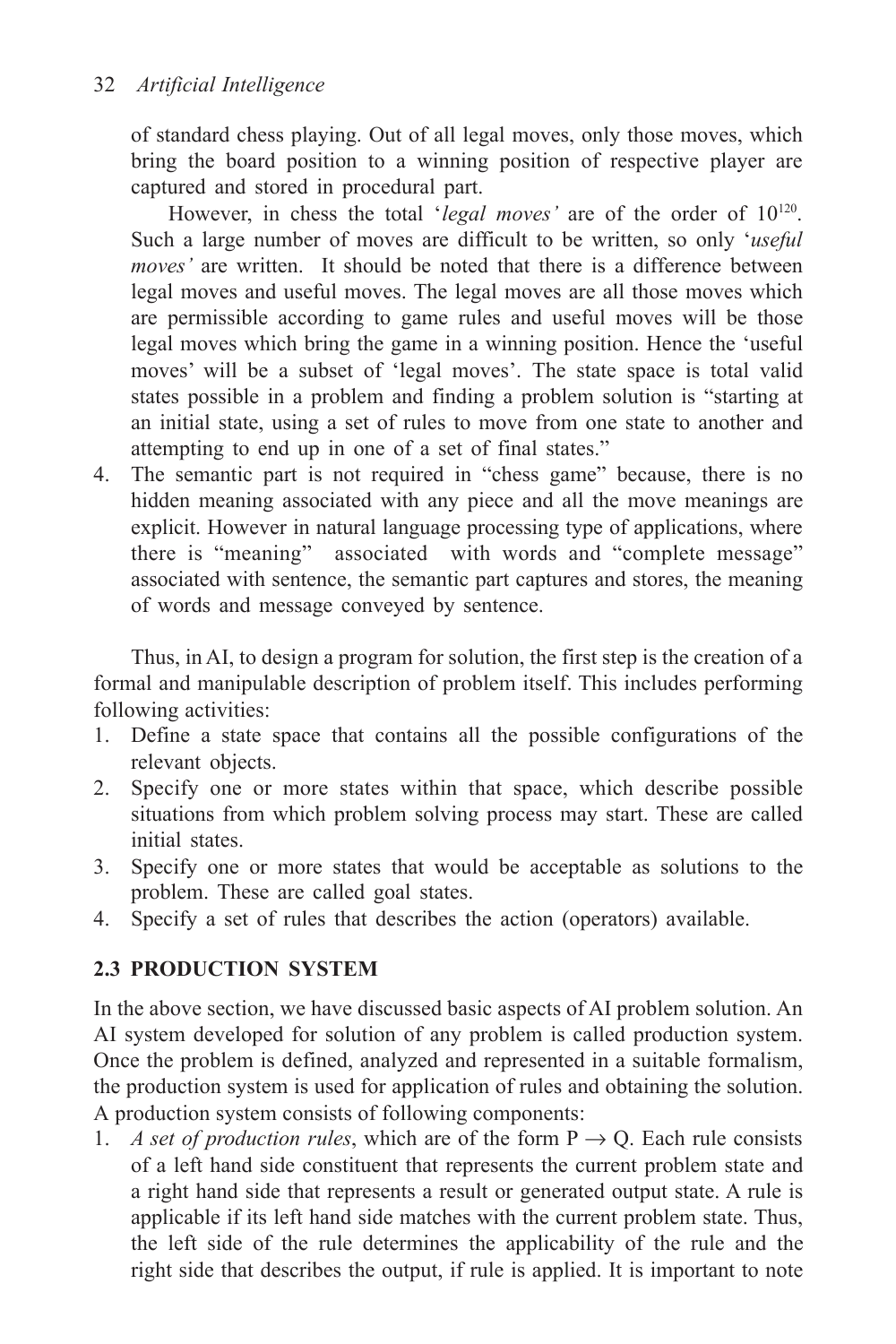# 34 *Artificial Intelligence*

- 4. *Knowledge intensive*: The knowledge base of production system stores extensive and pure knowledge. This part contains no control or programming information. The problem of semantics is resolved by representing the knowledge in proper structure.
- 5. *Opacity*: Along with the advantages, there are certain disadvantages also associated with production systems. Opacity is the problem generated by combination of production rules. Though, the individual production rules may be models of clarity, the combined operation and effects of control program may be opaque. The opacity is generated because of less prioritization of rules.
- 6. *Inefficiency*: Sometimes, several of the rules become active during execution. A well devised control strategy reduces this problem. As the rules of production system are large in number and they are hardly written in hierarchical manner, it requires exhaustive search through all the production rules for each cycle of control program. It makes the functioning inefficient.
- 7. *Absence of learning*: The simple rule based production system does not store the results of computations for later use. Hence, it does not exhibit any type of learning capabilities.
- 8. *Conflict Resolution*: The rules in ideal production system should not have any type of conflict. The new rule whenever added in the database should ensure that it does not have any conflict with the existing rules. Besides this, there may be more than one number of rules that can be applied (typically called *fired*) in one situation. While choosing the rule also, the conflict should not happen. If conflict is found, it should be resolved in following ways:
	- (i) Assign priority to the rules and fire the rule with the highest priority. This method is used in many expert systems. Its virtue lies in its simplicity, and by ordering the rules in the approximate order of their firing frequency. This can be made using a relatively efficient strategy.
	- (ii) Use a longest matching strategy. This means that fire a rule having largest number of matching constraints. Its advantage is that the discrimination power of a strict condition is greater than of a more general condition. A rule with more constraints provides more knowledge.
	- (iii) Choose most recently used rule for firing. Its advantage is that it represents a depth first search, which follows the path of greatest activity.

# **2.3.2 Characteristics of Production System**

Now let us describe some of the main characteristics of production system from the aspect of their storage in computer system. The production systems can be of various types, but the most popular production system is monotonic system. A monotonic production system is a production system in which the application of one rule never prevents the later application of another rule. The characteristics of production systems are presented below: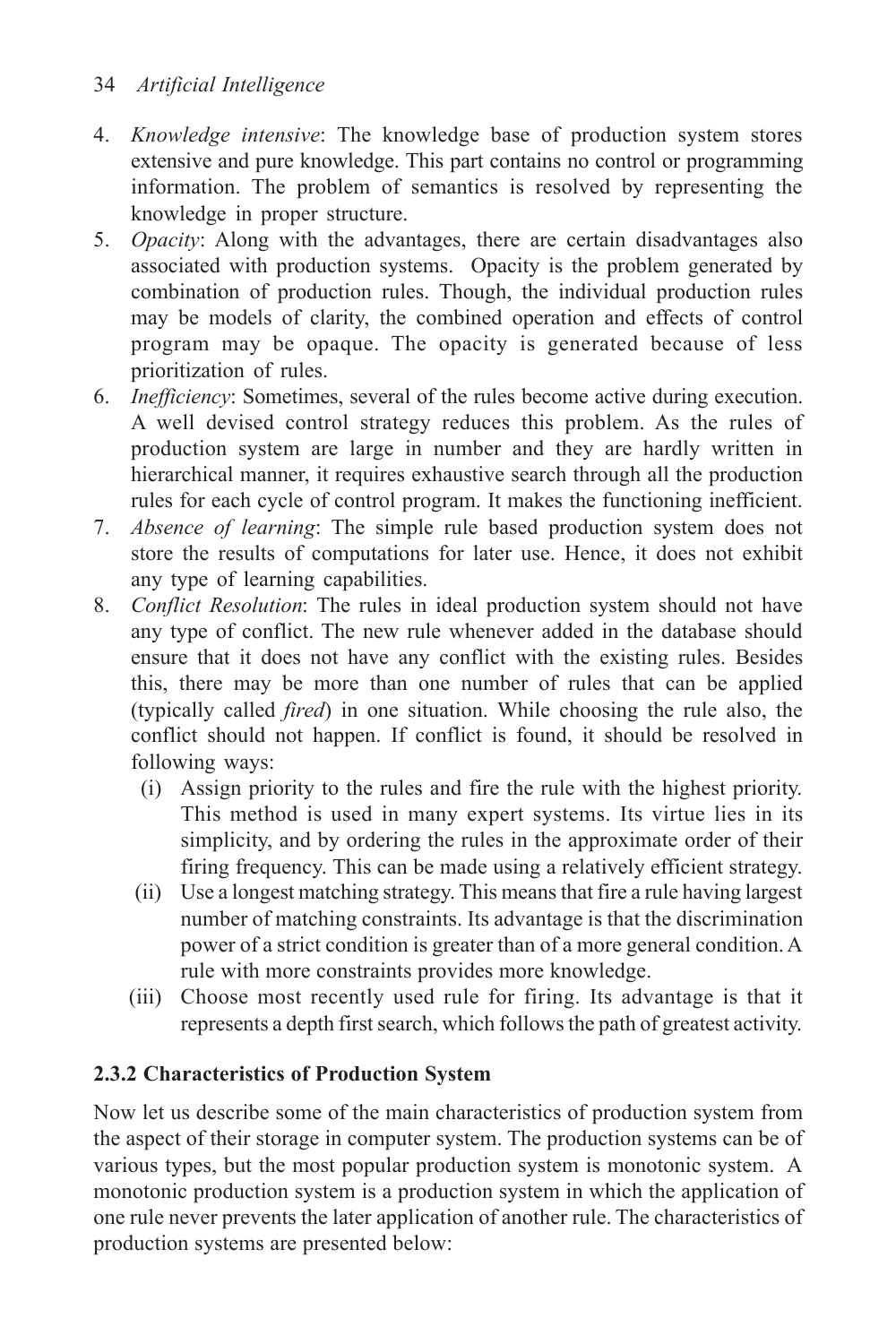Board position: =  ${1,2,3,4,5,6,7,8,9}$ 

An element contains the value 0, if the corresponding square is blank; 1, if it is filled with "O" and 2, if it is filled with "X".

Hence starting state is  $\{0,0,0,0,0,0,0,0,0\}$ 

The goal state or winning combination will be board position having "O" or "X" separately in the combination of  $({1,2,3}, {4,5,6}, {7,8,9}, {1,4,7}, {2,5,8},$  $\{3,6,9\}, \{1,5,9\}, \{3,5,7\}$  element values. Hence two goal states can be  $\{2,0,1,1,2,0,0,0,2\}$  and  $\{2,2,2,0,1,0,1,0,0\}$ . These values correspond to the goal states shown in the figure.

The start and goal state are shown in Fig. 2.2.



**Fig 2.2:** Start and goal states of TIC-TAC-TOE

Any board position satisfying this condition would be declared as win for corresponding player. The valid transitions of this problem are simply putting '1' or '2' in any of the element position containing 0.

In practice, all the valid moves are defined and stored. While selecting a move it is taken from this store. In this game, valid transition table will be a vector (having 39 entries), having 9 elements in each.

#### **2.5.2 Water-Jug Problem**

This problem is defined as:

*"We are given two water jugs having no measuring marks on these. The capacities of jugs are 3 liter and 4 liter. It is required to fill the bigger jug with exactly 2 liter of water. The water can be filled in a jug from a tap".*

In this problem, the start state is that both jugs are empty and the final state is that 4-liter jug has exactly 2 liters of water. The production rules involve filling a jug with some amount of water, filing the water from one jug to other or emptying the jug. The search will be finding the sequence of production rules which transform the initial state to final state.

Part of search tree of water jug problem is shown in Fig. 2.3.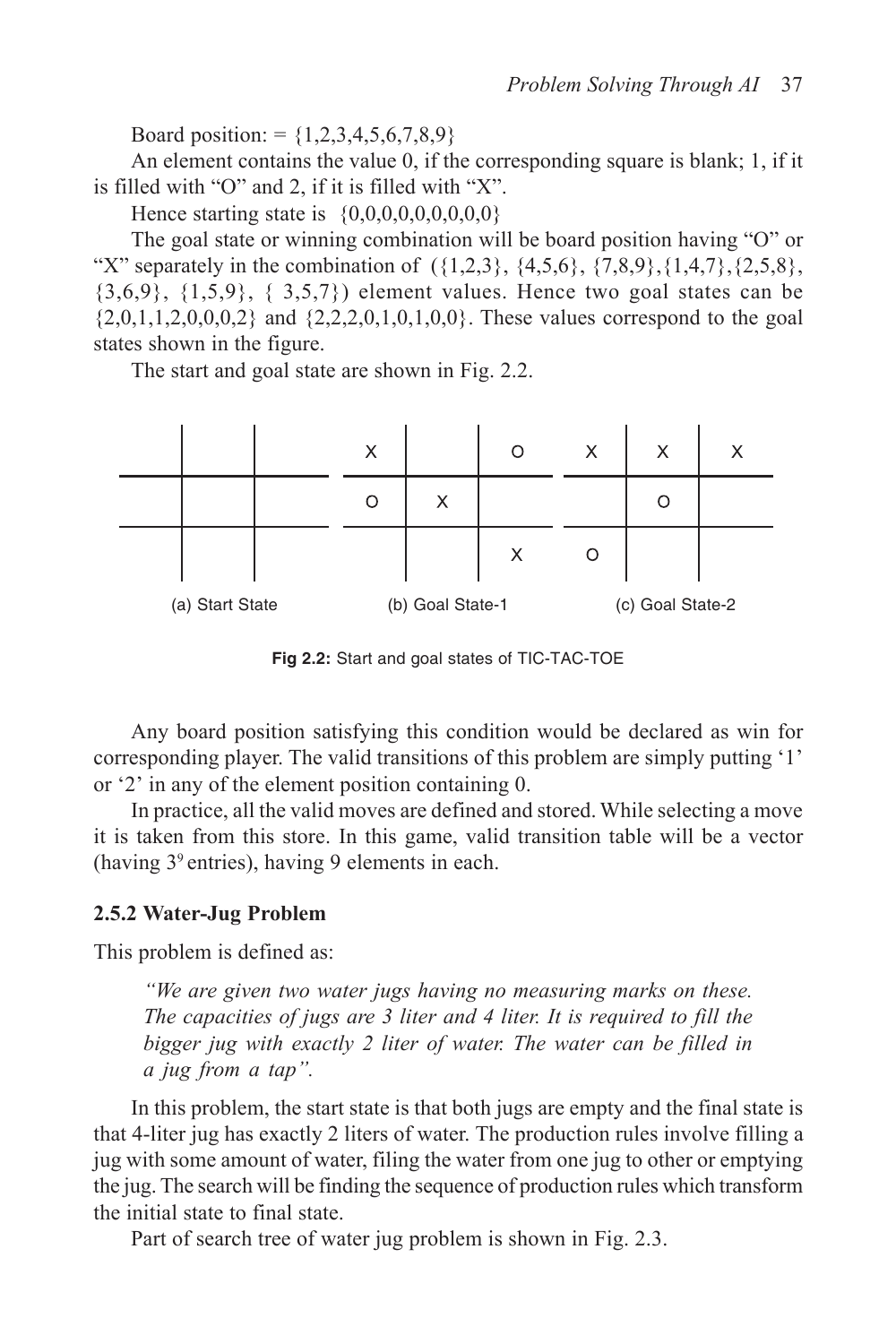sequence to transform the start state to goal state. One solution is applying the rules in the sequence 2, 9, 2, 7, 5, 9. The solution is presented in the following Table 2.1.

| <b>Rule applied</b> | Water in 4-liter jug | Water in 3-liter jug |
|---------------------|----------------------|----------------------|
| Start state         | 0                    | 0                    |
| 2                   | $\Omega$             | 3                    |
| 9                   | 3                    | 0                    |
| 2                   | 3                    | 3                    |
| 7                   | 4                    | 2                    |
| 5                   | $\Omega$             | 2                    |
| 9                   | 2                    | 0                    |

**Table 2.1:** Production rules applied in Water-Jug problem

#### **2.5.3 8-Puzzle Problem**

The 8-puzzle problem belongs to the category of "sliding-block puzzle" types of problems. It is described as follows:

*"It has set of a 3x3 board having 9 block spaces out of which, 8 blocks are having tiles bearing number from 1 to 8. One space is left blank. The tile adjacent to blank space can move into it. We have to arrange the tiles in a sequence."*

The start state is any situation of tiles, and goal state is tiles arranged in a specific sequence. Solution of this problem isreporting of "movement of tiles" in order to reach the goal state. The transition function or legal move is any one tile movement by one space in any direction (i.e. towards left or right or up or down) if that space is blank. It is shown in following Fig. 2.4:

|                 |   |   |  | $\overline{2}$ | 3 |
|-----------------|---|---|--|----------------|---|
| 6               | 5 | 8 |  | 5              | 6 |
| $\overline{2}$  | 3 |   |  | 8              |   |
| (a) Start state |   |   |  | (b) Goal state |   |

**Fig. 2.4:** Start and Goal states of 8 puzzle problem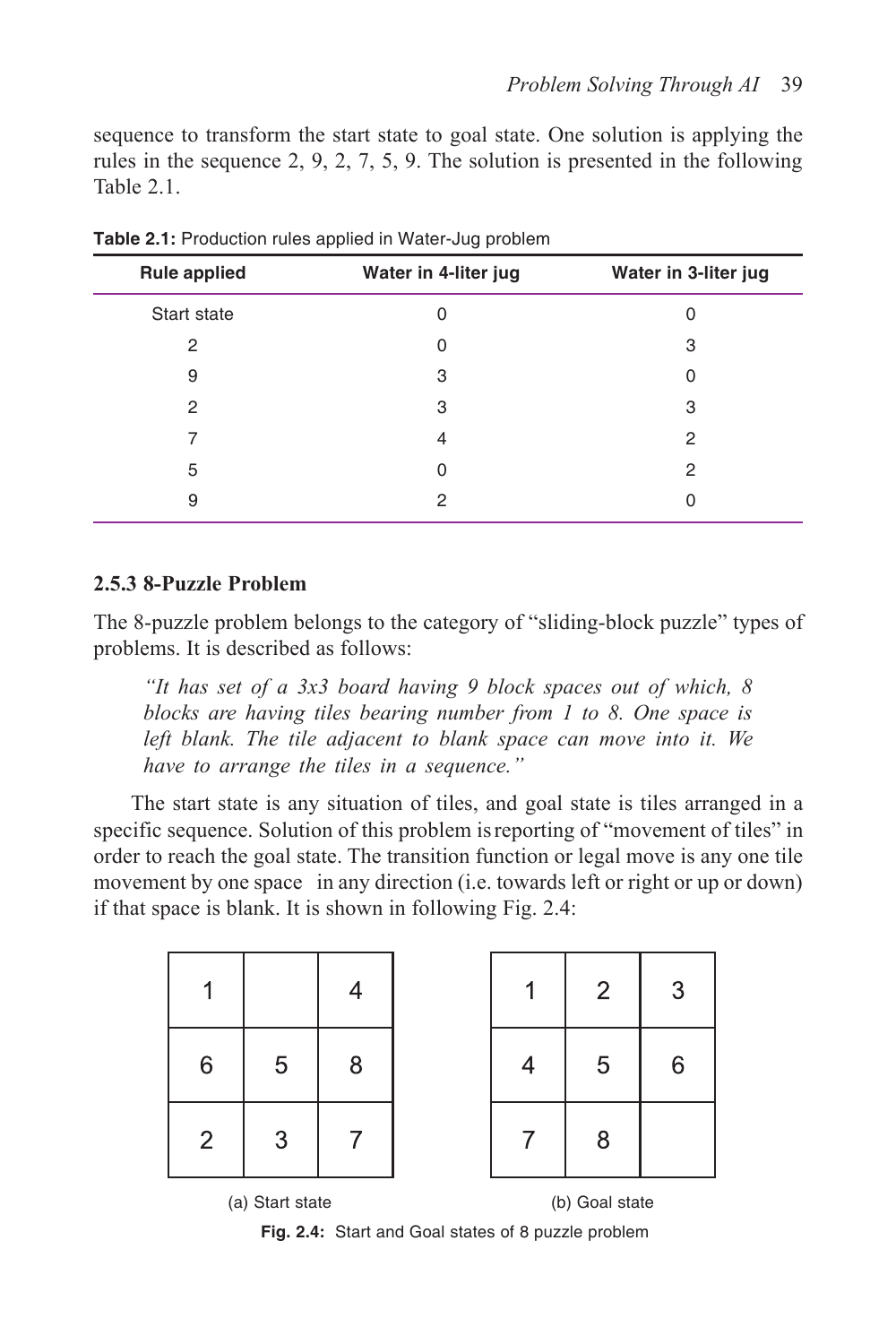#### 40 *Artificial Intelligence*

Here the data structure to represent the states can be 9-element vector indicating the tiles in each board position. Hence, a starting state corresponding to above configuration will be  $\{1, \text{blank}, 4, 6, 5, 8, 2, 3, 7\}$  (there can be various different start positions). The goal state is {1, 2, 3, 4, 5, 6, 7, 8, blank}. Here, the possible movement outcomes after applying a move can be many. They are represented as tree. This tree is called state space tree. The depth of the tree will depend upon the number of steps in the solution. The part of state space tree of 8-puzzle is shown in Fig 2.5.



**Fig 2.5:** Partial search tree of 8-puzzle problem

#### **2.5.4 8-Queens Problem**

This problem is presented as follows:

*"We have 8 queens and a 8 x 8 chessboard having alternate black and white squares. The queens are placed on the chessboard. Any queen can attack any another queen placed on same row, or column, or diagonal. We have to find the proper placement of queens on the chessboard in such a way that no queen attacks other queen".*

The 8-queen problem is shown in following diagram: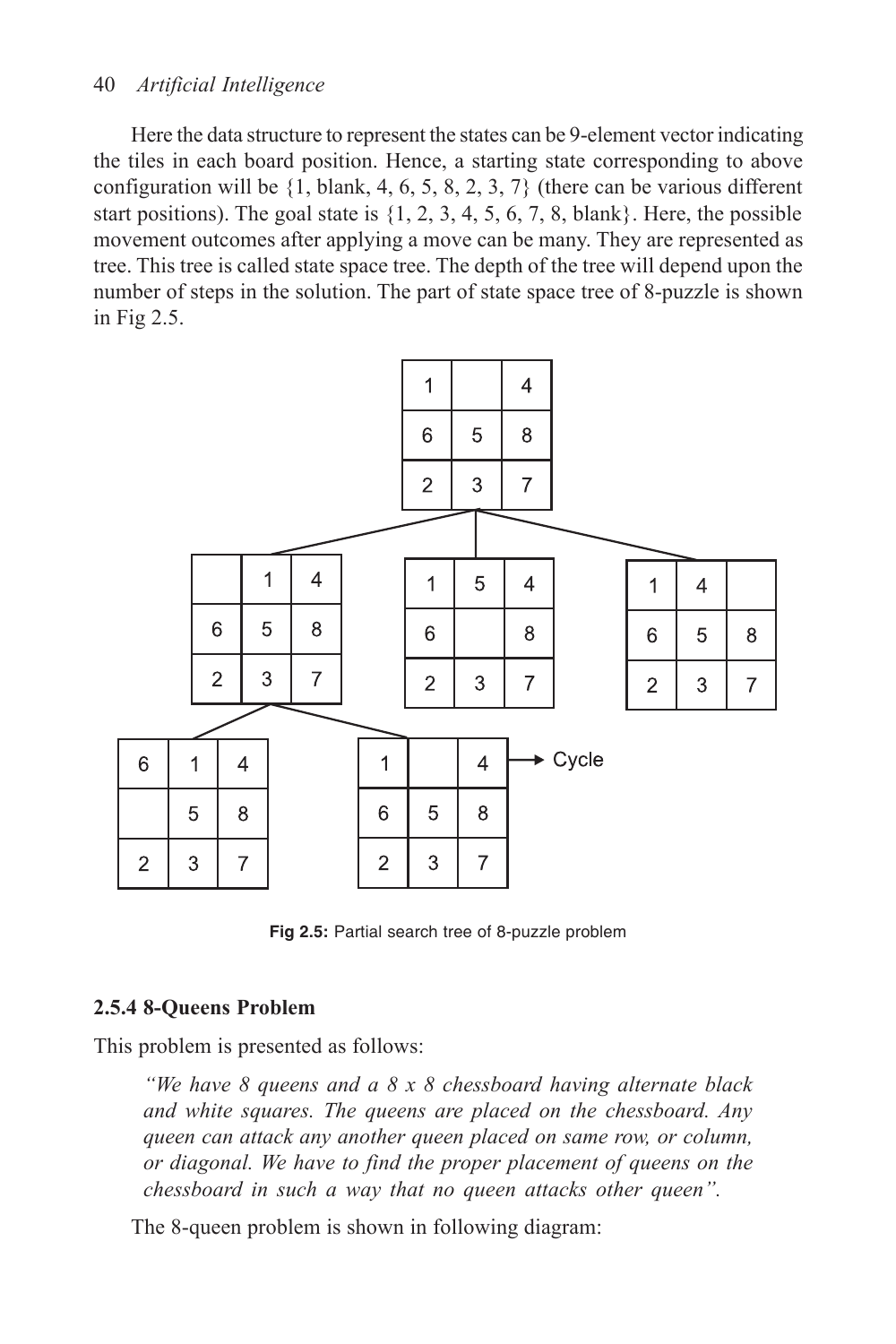

**Fig 2.6:** A possible board configuration of 8 queens problem

## **2.5.5 Chess Problem**

It is a normal chess game. In a chess game problem, the start state is the initial configuration of chessboard. The final or goal state is any board configuration, which is a winning position for any player (clearly, there may be multiple final positions and each board configuration can be thought of as representing a state of the game). Whenever any player moves any piece, it leads to different state of game.

It is estimated that the chess game has more than  $10^{120}$  possible states. The game playing would mean finding (or searching) a sequence of valid moves which bring the board from start state to any of the possible final states.

The start state of chess game is shown in Fig 2.7.

# **2.5.6 Missionaries and Cannibals Problem**

The problem is stated as follows:



**Fig 2.7:** Start state of chess game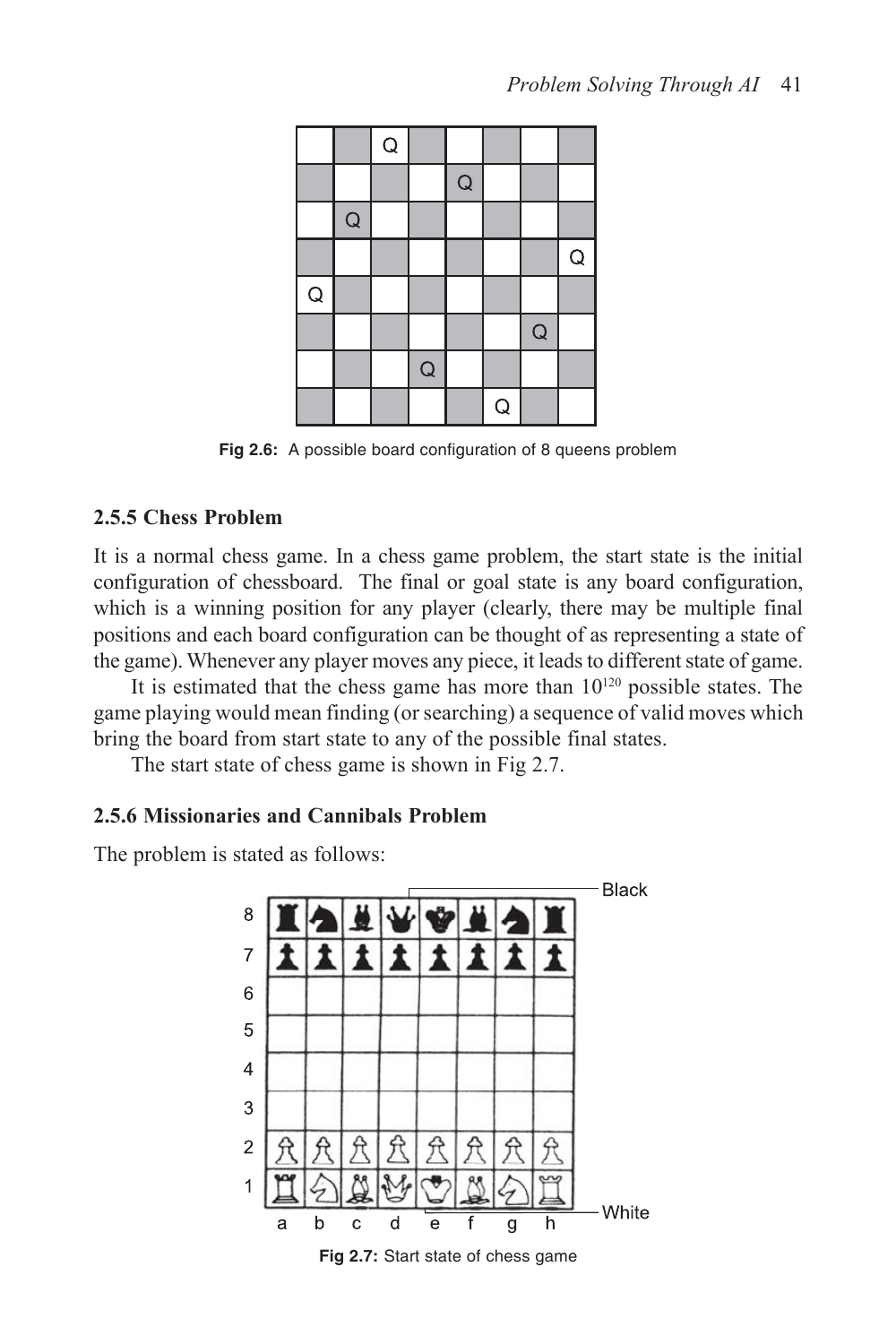*"Three missionaries and three cannibals are present at one side of a river and need to cross the river. There is only one boat available. At any point of time, the number of cannibals should not outnumber the number of missionaries at that bank. It is also known that only two persons can occupy the boat available at a time."*

The objective of the solution is to find the sequence of their transfer from one bank of river to other using the boat sailing through the river satisfying these constraints.

We can form various production rules as presented in water-jug problem. Let Missionary is denoted by 'M' and Cannibal, by 'C'. These rules are described below:

|  | Rule $1: (0, M)$  |                      | One missionary sailing the boat from bank-1 to bank-2   |
|--|-------------------|----------------------|---------------------------------------------------------|
|  | Rule $2: (M, 0)$  | ÷                    | One missionary sailing the boat from bank-2 to bank-1   |
|  | Rule $3: (M, M)$  | $\ddot{\cdot}$       | Two missionaries sailing the boat from bank-1 to bank-2 |
|  | Rule $4: (M, M)$  | $\ddot{\cdot}$       | Two missionaries sailing the boat from bank-2 to bank-1 |
|  | Rule $5: (M, C)$  |                      | One missionary and one Cannibal sailing the boat from   |
|  |                   |                      | bank-1 to bank-2                                        |
|  | Rule $6: (C, M)$  | ÷                    | One missionary and one Cannibal sailing the boat from   |
|  |                   |                      | bank-2 to bank-1                                        |
|  | Rule 7: $(C, C)$  | $\ddot{\phantom{a}}$ | Two Cannibals sailing the boat from bank-1 to bank-2    |
|  | Rule $8: (C, C)$  | ÷                    | Two Cannibals sailing the boat from bank-2 to bank-1    |
|  | Rule $9: (0, C)$  | $\ddot{\phantom{a}}$ | One Cannibal sailing the boat from bank-1 to bank-2     |
|  | Rule $10: (C, 0)$ |                      | One Cannibal sailing the boat from bank-2 to bank-1     |

All or some of these production rules will have to be used in a particular sequence to find the solution of the problem. The rules applied and their sequence is presented in the following Table 2.2.

| persons in the<br>river bank-1 | persons in the<br>river bank-2 | boat position |
|--------------------------------|--------------------------------|---------------|
| M, M, M, C, C, C               | 0                              | bank-1        |
| M, M, C, C                     | M, C                           | bank-2        |
| M, M, C, C, M                  | С                              | bank-1        |
| M, M, M                        | C, C, C                        | bank-2        |
| M, M, M, C                     | C, C                           | bank-1        |
| M, C                           | C, C, M, M                     | bank-2        |
| M, C, C, M                     | C.M                            | bank-1        |
| C, C                           | C, M, M, M                     | bank-2        |
| C, C, C                        | M, M, M                        | bank-1        |
| C                              | M, M, M, C, C                  | bank-2        |
| C, C                           | M, M, M, C                     | bank-1        |
| 0                              | M, M, M, C, C, C               | bank-2        |
|                                |                                |               |

**Table 2.2:** Rules applied and their sequence in Missionaries and Cannibals problem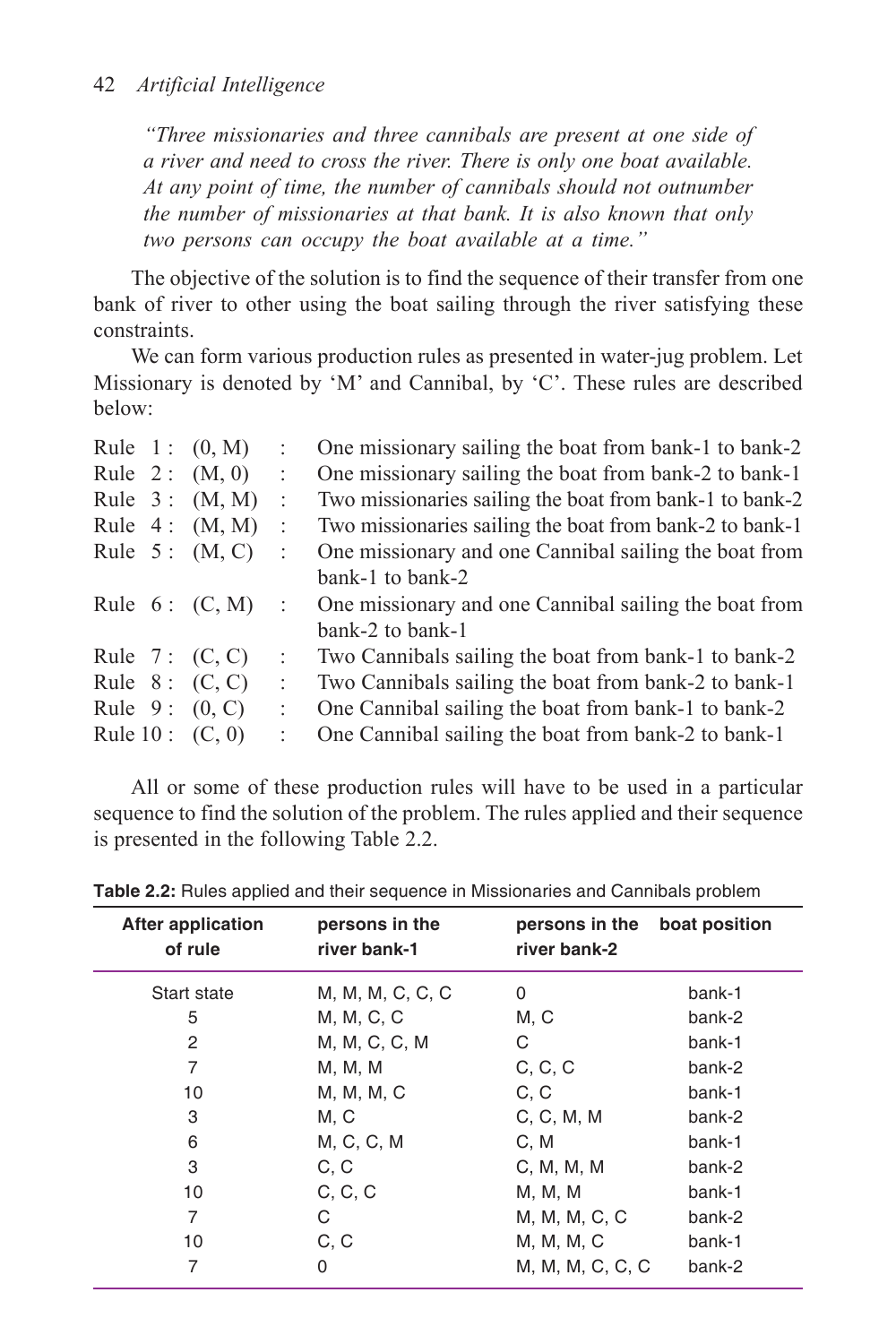#### **2.5.7 Tower of Hanoi Problem**

This is a historic problem. It can be described as follows:

*"Near the city of 'Hanoi', there is a monastery. There are three tall posts in the courtyard of the monastery. One of these posts is having sixty-four disks, all having a hole in the centre and are of different diameters, placed one over the other in such a way that always a smaller disk is placed over the bigger disk. The monks of the monastery are busy in the task of shifting the disks from one post to some other, in such a way that at no point of time, a bigger disk is placed above smaller disk. Only one disk can be removed at a time. Moreover, at every point of time during the process, all other disks than the one removed, should be on one of the posts. The third post can be used as a temporary resting place for the disks. We have to help the monks in finding the easiest and quickest way to do so".*

Can we really help the monks? Before indulging ourselves in finding the solution of this problem, let us realize that even the quickest method to solve this problem might take longer time than the time left for the whole world to finish! Are you still interested in attempting the problem?

64-disk configuration is shown in Fig 2.8.



**Fig 2.8:** Tower of Hanoi problem

#### **2.5.8 Traveling Salesperson Problem**

This problem falls in the category of path finding problems. The problem is defined as follows:

*"Given 'n' cities connected by roads, and distances between each pair of cities. A sales person is required to travel each of the cities exactly once. We are required to find the route of salesperson so that by covering minimum distance, he can travel all the cities and come back to the city from where the journey was started".*

Diagrammatically, it is shown in Fig 2.9.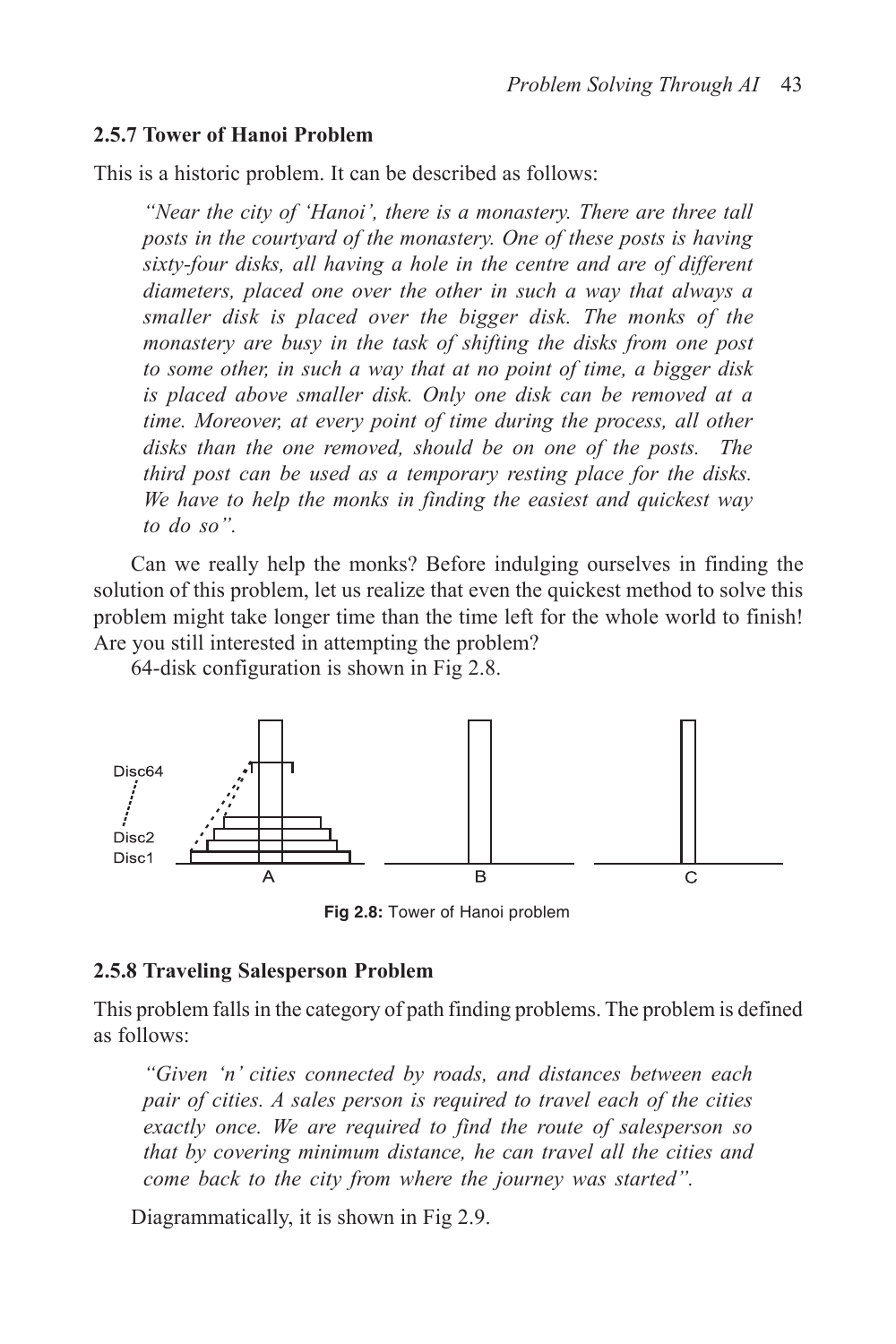

The basic travelling salesperson problem comprises of computing the shortest route through a given set of cities.

Following Table 2.3 shows number of cities and the possible routes mentioned against them.

| <b>Number of cities</b> | <b>Possible Routes</b> |  |
|-------------------------|------------------------|--|
| 1                       | 1                      |  |
| 2                       | $1 - 2 - 1$            |  |
| 3                       | $1 - 2 - 31$           |  |
|                         | $1 - 3 - 21$           |  |
| 4                       | $1 - 2 - 3 - 4 - 1$    |  |
|                         | $1 - 2 - 4 - 3 - 1$    |  |
|                         | $1 - 3 - 2 - 4 - 1$    |  |
|                         | $1 - 3 - 4 - 2 - 1$    |  |
|                         | $1 - 4 - 2 - 3 - 1$    |  |
|                         | $1 - 4 - 3 - 2 - 1$    |  |

Table 2.3: Possible routes of travelling salesperson problem

We can notice from here that the number of routes between cities is proportional to the factorial of the (number of cities  $-1$ ), i.e., for three cities, the number of routes will be equal to  $\frac{12}{2x1}$ , and for four cities,  $\frac{13}{3x2x1}$ .

While there are  $\mu$  = 362880 routes for 10 cities, there are  $129 = 8.8$  E30 possible routes for 30 cities. The travelling salesperson problem is a classic example of *combinatorial explosion*, because the number of routes increases so rapidly that there are no practical solutions for realistic number of cities. If it takes 1 hour of a mainframe CPU time to solve for 30 cities, it will take 30 hours for 31 cities and 330 hours for 32 cities. Practically, the actual application of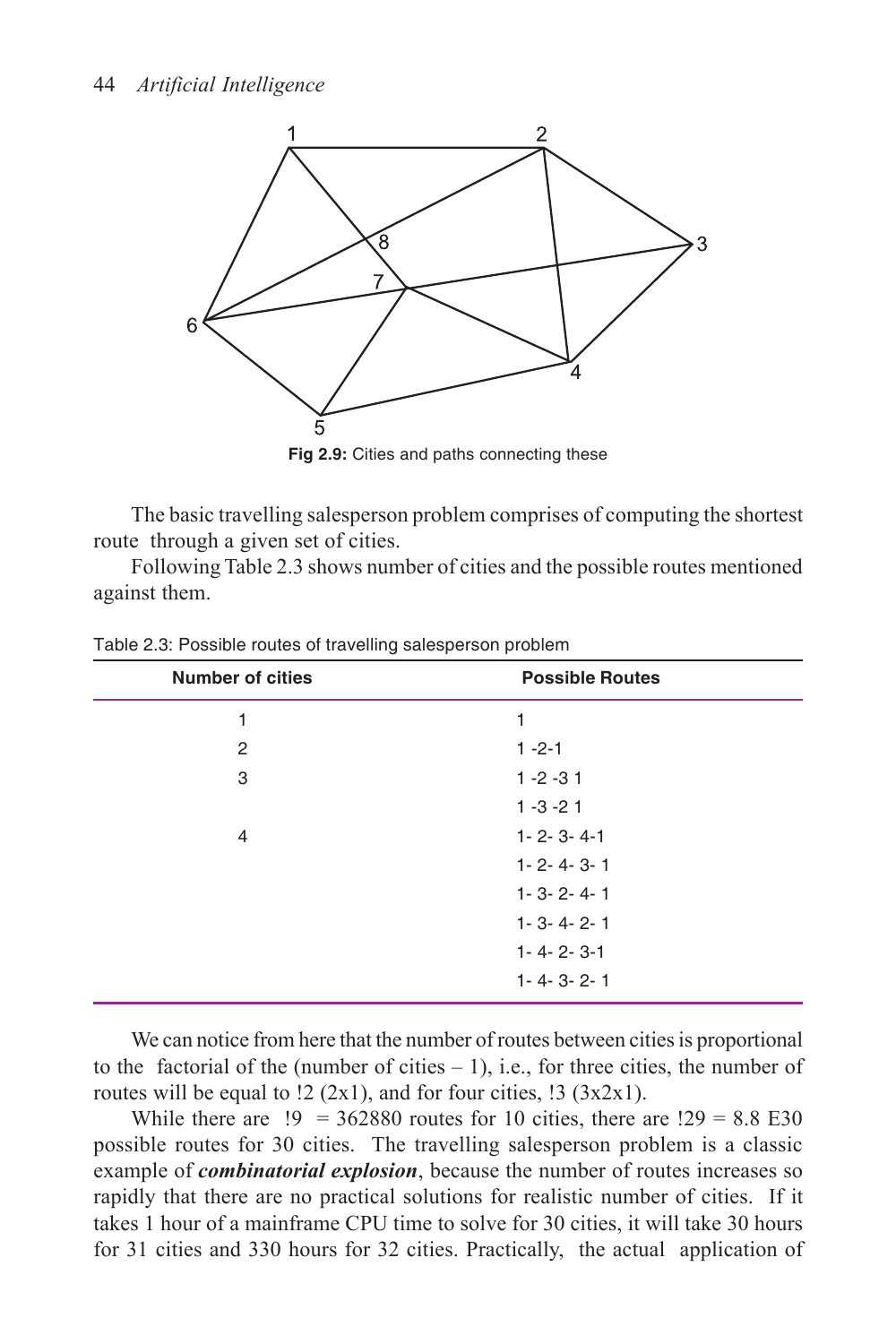such type of problem is for routing a data packet on computer networks. It requires managing thousands of cities. Hence for this much large amount of data the required problem solution time will be unaffordable.

The solution of this problem is done using neural network. The neural network can solve the 10 city case just as fast as the 30 city case whereas a conventional computer takes much longer time for these.

#### **2.5.9 Magic Square**

The problem is represented as follows:

*"We are given a square of same number of rows and columns, where consecutive numbers are filled in blank spaces of each row and column such that numbers in each row, column and two diagonals, add up to the same number. The numbers have to be consecutive and one number can be used only once".*

Therefore, the  $3 \times 3$  square and  $4 \times 4$  square would require any set of 9 and 16 consecutive numbers respectively. The problem is finding out the placement of numbers. The magic squares of order  $3 \times 3$ , where numbers from 1 to 9 are filled, is shown in Fig 2.10. It should be noted that there could be multiple solutions of magic square problem.

| 6 | 7 | $\overline{2}$ |
|---|---|----------------|
|   | 5 | 9              |
| 8 | 3 | 4              |

**Fig. 2.10:** A  $3 \times 3$  magic square configuration

Let us describe the manual process of solving  $3 \times 3$  magic square by filling numbers from 1 to 9. The steps required to attempt the problem are presented as follows:

**Step 1**: The sum of the numbers in each row and column can be predetermined as:

Sum of numbers in each row, column and diagonal  $=$   $\frac{\text{Sum of numbers used}}{\text{Number of rows or columns}}$ 

In our case, this figure is equal to 45/3, i.e. 15. (Sum of numbers from 1 to 9 divided by 3)

**Step 2**: Suppose the numbers to be filled in each blank space are  $x_1$  to  $x_9$ . The magic square then will look like: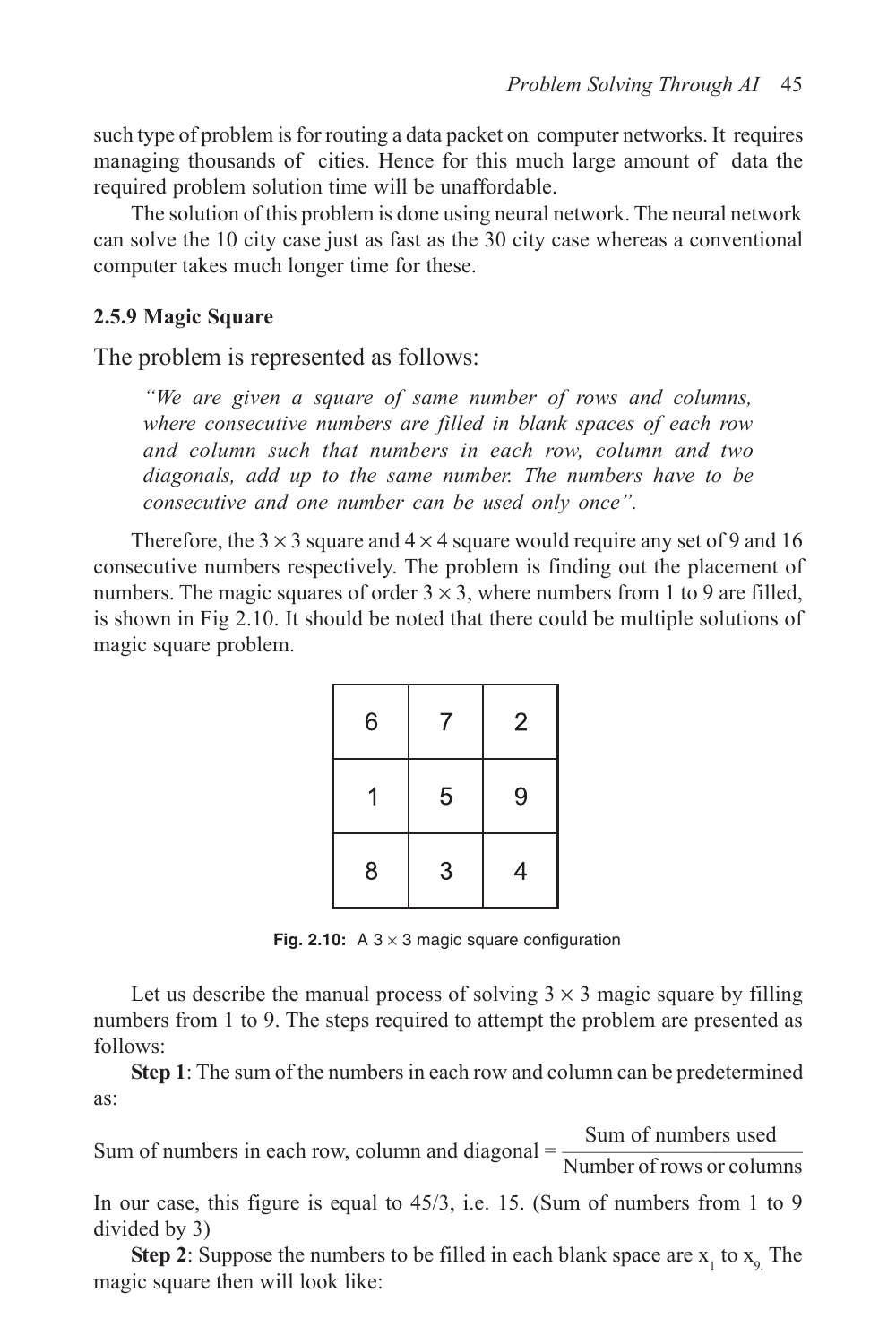| $X_1$          | $\mathsf{X}_2$ | $\mathsf{X}_3$ |
|----------------|----------------|----------------|
| $\mathsf{X}_4$ | $\mathsf{X}_5$ | $\mathsf{X}_6$ |
| $X_7$          | $\mathsf{X}_8$ | $\mathsf{X}_9$ |

Now, since we know the sum of numbers in each row, column and diagonals is 15, we can form following equations:

| $x_1 + x_2 + x_3 = 15$ | $\ldots$ (1)               |  |
|------------------------|----------------------------|--|
| $x_4 + x_5 + x_6 = 15$ | $\ldots \ldots (2)$        |  |
| $x_7 + x_8 + x_9 = 15$ | $\cdots$ (3)               |  |
| $x_1 + x_4 + x_7 = 15$ | $\cdots$ (4)               |  |
| $x_2 + x_5 + x_8 = 15$ | $\cdots$ (5)               |  |
| $x_3 + x_6 + x_9 = 15$ | $\ldots$ (6)               |  |
| $x_1 + x_5 + x_9 = 15$ | $\cdots$ (7)               |  |
| $x_1 + x_5 + x_7 = 15$ | $\ldots \ldots \ldots$ (8) |  |
|                        |                            |  |

**Step 3**: We will have to solve the above equations for finding the values of numbers. You may notice that number  $x<sub>5</sub>$  comes in most of the equations hence; we should try to find the value of  $x_5$  first.

Add the equations  $(5)$ ,  $(7)$  and  $(8)$ , to get:  $x_2 + x_5 + x_8 + x_1 + x_5 + x_9 + x_3 + x_5 + x_7 = 45$ Putting values from equations (1) and (3), we get,  $3 x_5 = 15 \implies x_5 = 5.$ **Step 4**: Put the value of  $x<sub>5</sub>$  in the equations where it appears, we get,  $x_4 + x_6$  = 10 ……. (9)  $\bar{X}$ 

| $x_2 + x_8 = 10$ | $\ldots$ (10) |  |
|------------------|---------------|--|
| $x_1 + x_0 = 10$ | $\ldots$ (11) |  |
| $x_3 + x_7 = 10$ | $\ldots$ (12) |  |

**Step 5**: Assume  $x_1 = 1$ , hence  $x_9 = 9$  [from equation (11)] After getting three values, our magic square will look like:

|                | $\mathsf{X}_2$ | $X_3$          |
|----------------|----------------|----------------|
| $\mathsf{X}_4$ | 5              | $\mathsf{X}_6$ |
| $X_7$          | $\mathsf{X}_8$ | 9              |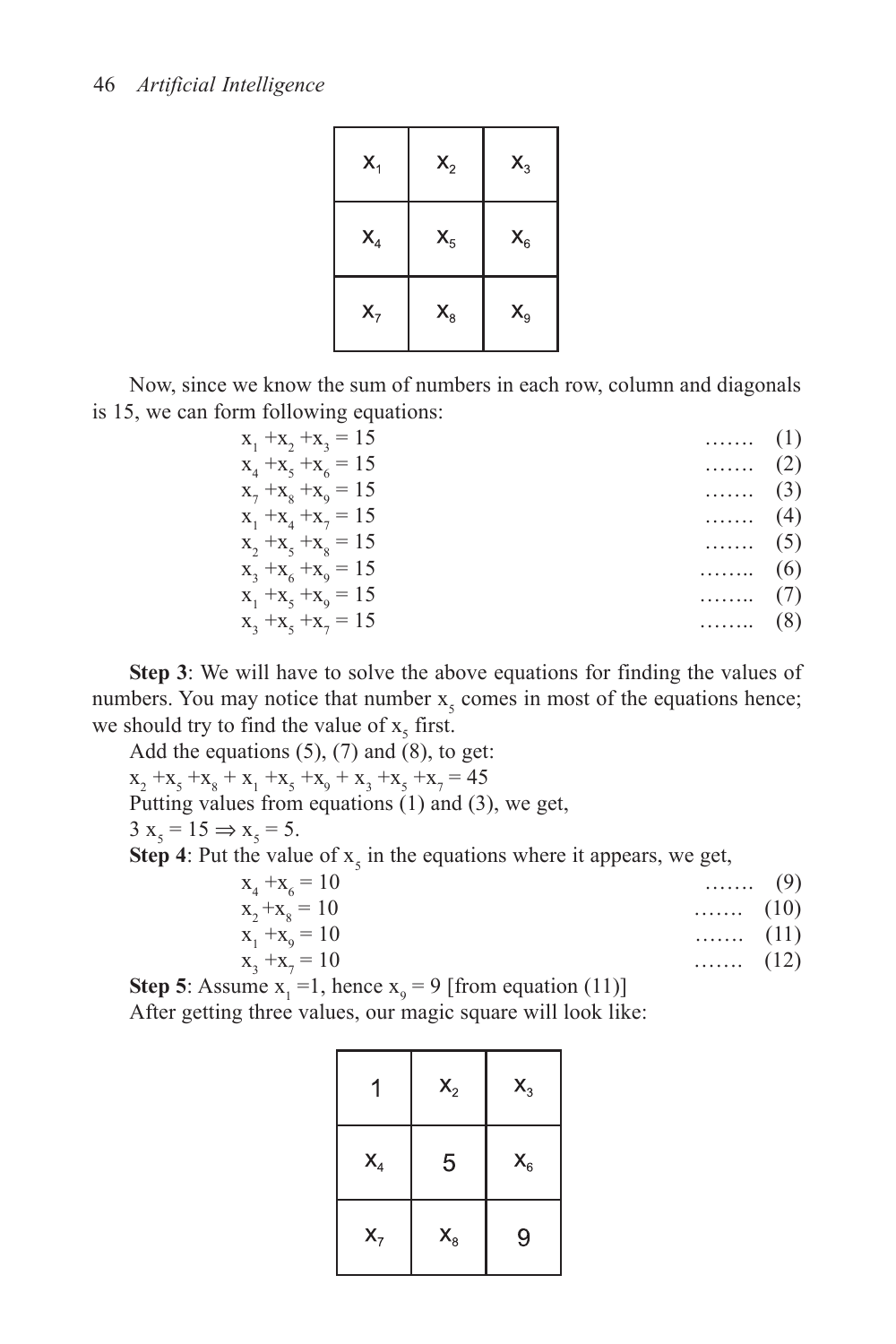Now, try to find the location of number 2. Any number out of  $x_2, x_3, x_4$ , and  $x_7$ cannot be 2, because in that case remaining number will be 12 to make the sum as 15, which is not permissible. Hence, either  $x_6$  or  $x_8$  will be 2. But, it is also not possible, because in that case,  $x_3$  or  $x_7$  will be 4 and  $x_2$  or  $x_4$  will become 10, which is again not possible. Therefore,  $x_1$  cannot be 1. Revise this step with another assumption.

**Step 6**: Assume  $x_2 = 1$ , hence  $x_8 = 9$  [from equation (10)].

After getting three values, our magic square will look like drawn ahead.

| $X_1$          |   | $\mathsf{X}_3$ |
|----------------|---|----------------|
| $\mathsf{X}_4$ | 5 | $\mathsf{X}_6$ |
| $X_7$          | 9 | $\mathsf{X}_9$ |

Now, any number out of  $x_1$  and  $x_3$  cannot be 2, because of the reason mentioned in the above step, hence one number out of  $x_4$ ,  $x_6$ ,  $x_7$  and  $x_9$  will be equal to 2. Assume  $x_4 = 2$ , hence  $x_6 = 8$  [from equation (9)]. Notice that 3 can not come in the same row, column or diagonal in which either 1 or 2 comes, because then, the remaining number will be either 11 or 10, which is not possible. Hence, for  $x_4 = 2$ ,  $x_1$ ,  $x_3$ , and  $x_7$  cannot be 3, resulting in  $x_9 = 3$ . However, this is also not possible, because number 3 cannot come with 9 since the remaining number in that case will also be 3, which cannot be. Therefore,  $x_2$  or  $x_4$  cannot be 2. Try another assumption.

**Step 7:** Assume  $x_7$  or  $x_9 = 2$ , resulting in  $x_3$  or  $x_1 = 8$  [from equations (12) and (11)].

After getting one more number, our magic square will look like:

| $X_1$          |                 | $\mathsf{X}_3$ | $X_1$          |                 | $\mathsf{X}_3$ |
|----------------|-----------------|----------------|----------------|-----------------|----------------|
| $\mathsf{X}_4$ | $5\overline{)}$ | $\mathsf{X}_6$ | $\mathsf{X}_4$ | $5\phantom{.0}$ | $\mathsf{X}_6$ |
| 2              | 9               | $\mathsf{X}_9$ | $\mathbf{X}_7$ | 9               | 2              |

From the above squares, we can calculate the remaining numbers as,  $x_0 = 4$ ,  $x_1$ = 6,  $x_3 = 8$ ,  $x_6 = 3$  and  $x_4 = 7$  for the first square; and  $x_7 = 4$ ,  $x_3 = 6$ ,  $x_1 = 8$ ,  $x_4 = 3$  and  $x_6 = 7$  for the second square; and the solutions for the magic square will be: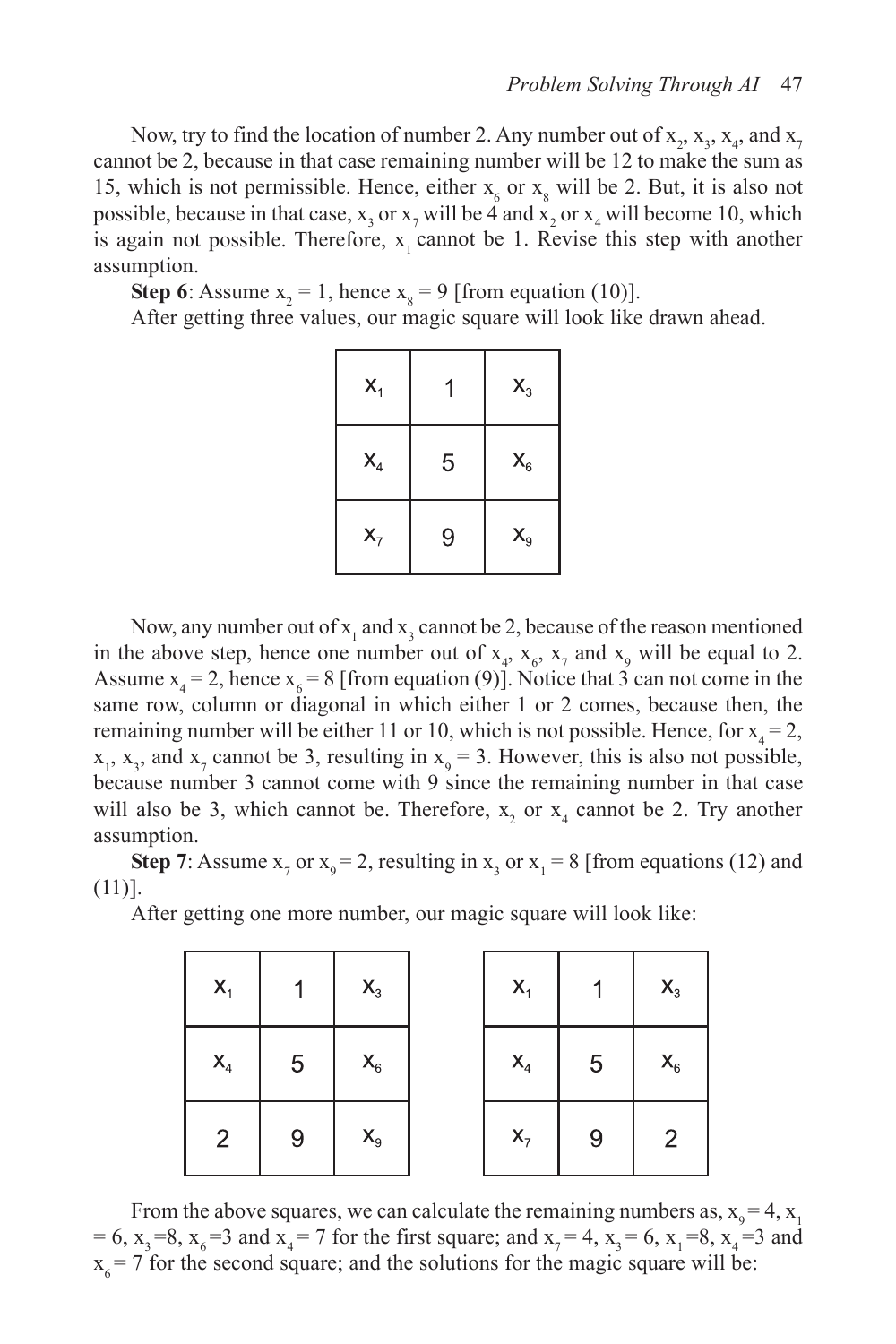| $6\phantom{1}6$ | и              | $\boldsymbol{8}$ | 8              | 1              | $6\,$ |
|-----------------|----------------|------------------|----------------|----------------|-------|
|                 | $\overline{5}$ | $\mathbf{3}$     | 3              | $\overline{5}$ |       |
| $\overline{2}$  | 9              | $\overline{4}$   | $\overline{4}$ | 9              | 2     |

As mentioned earlier, there can be several solutions to the magic square depending upon which number you assume as 1 to start with in the step 5.

Similarly, we can solve magic square of the order  $4 \times 4$ . A typical solution is given as follows in the Fig 2.11 :

| 7  | 13 | 12 | $\overline{2}$ |
|----|----|----|----------------|
| 10 | 4  | 5  | 15             |
| 1  | 11 | 13 | 8              |
| 16 | 6  |    | 9              |

**Figure 2.11:** Magic square of the order 4 x 4

## **2.5.10 Language Understanding Problems**

This type of problems include the understanding of natural languages, conversion of one language to another language, language comprehension, design of intelligent natural language interfaces etc. It also includes answering of a query using a database. More regarding such type of problems and other various issues involved in natural language understanding are deal with in another chapter of this book.

## **2.5.11 Monkey and Banana Problem**

This problem is described as follows:

*"A monkey and a bunch of banana are present in a room. The bananas are hanging from the ceiling. The monkey cannot reach the bananas directly. However, in the room there is one chair and a stick. The monkey can reach the banana standing on the chair. We have to find the sequence of events by which monkey can reach the bananas".*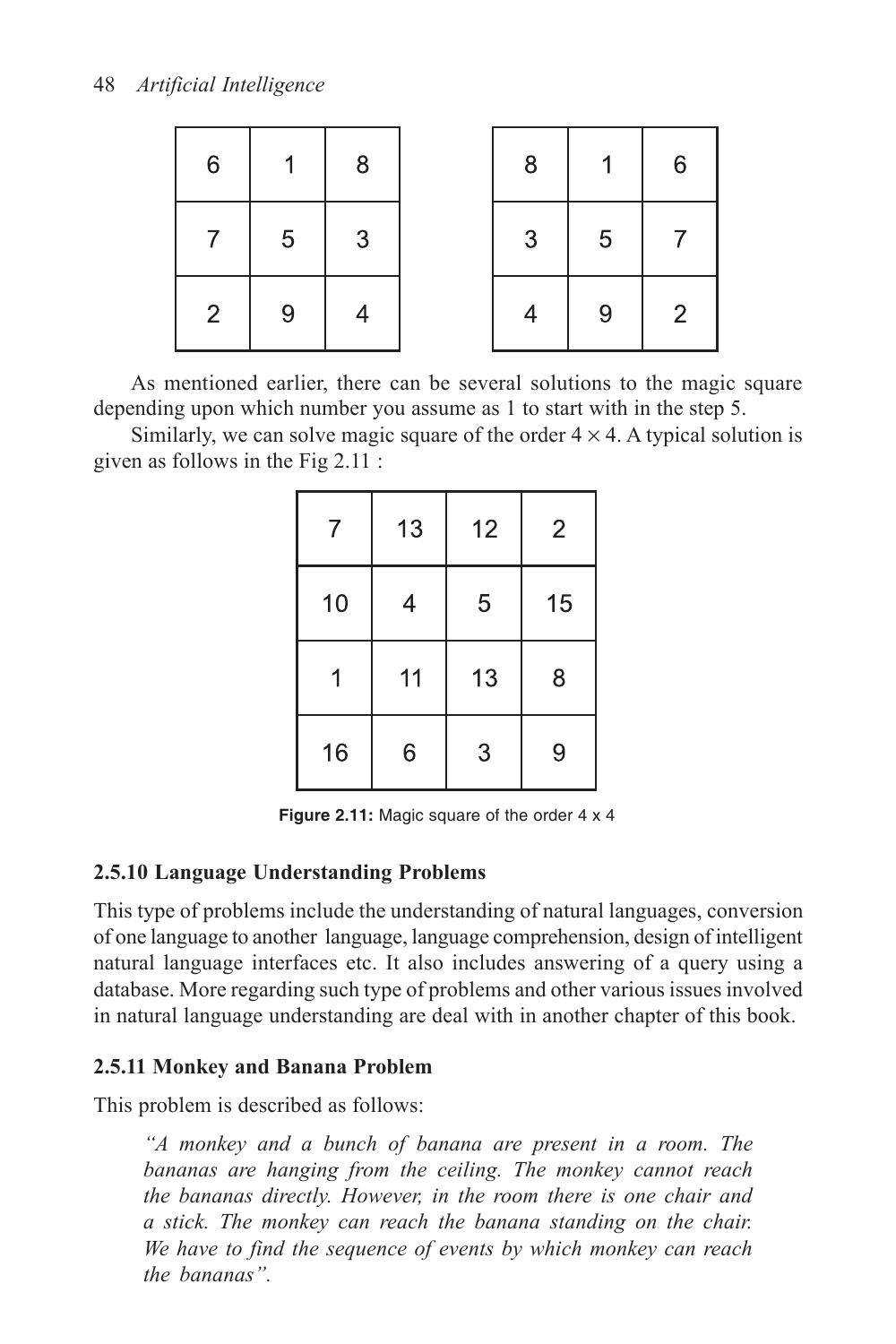

**Fig 2.12:** Monkey and banana problem

Solution of this problem means finding the sequence of actions for the monkey to reach the banana. It is much simpler than the problems of water and jug or Missionaries and Cannibals discussed above, hence, we leave it for the readers to formulate the set of production rules and to find the appropriate sequence of the actions required for the solution. The problem is pictorially represented in Fig 2.12.

## **2.5.12 Cryptarithmatic Puzzle**

It is a puzzle involving decoding of digit represented by a character. It is in the form of some arithmetic equation where digits are distinctly represented by some characters. The problem requires finding of the digit represented by each character. One such problem is shown in Fig. 2.13.

$$
\begin{array}{r}\nR I & N G \\
+ D O O R \\
\hline\nB E L L\n\end{array}
$$
\n**Fig. 2.13:** A cryptarithmetic problem

These types of problems require constraint satisfaction. Constraints are that all the laws of arithmetic must hold good and any letter should represent same digit wherever it comes in the puzzle. Also, no two different letters can be represented by same digit. For example, in the puzzle shown above, the laws of summation of two given numbers must hold good and digit R, which comes at two different places must be represented by same digit. Similarly, letter O and L must be represented by same digit, however, R, O and L, together with other letters, must be represented by different digits. The process involved in solving these puzzles is described in detail in the next chapter of this book.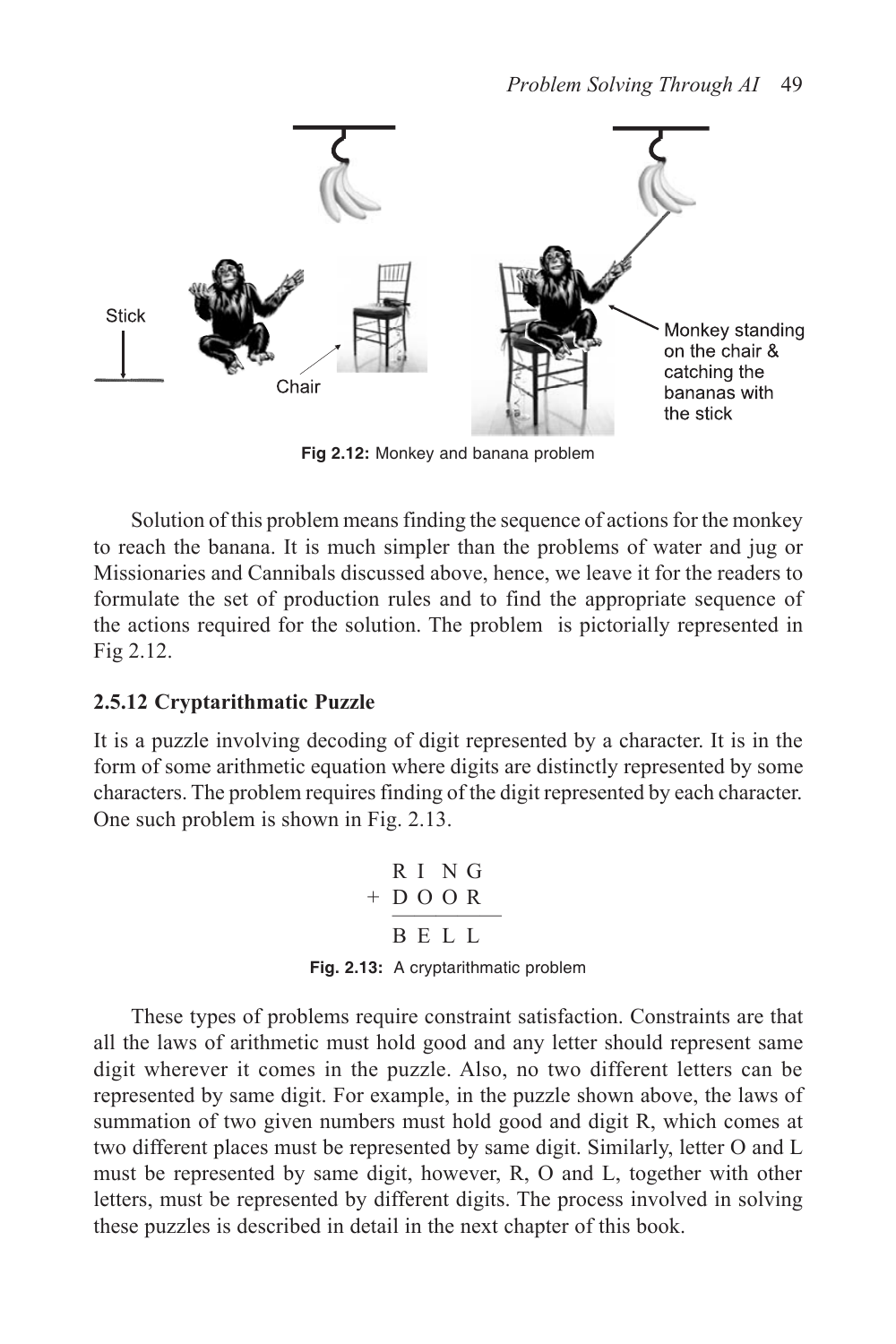# **2.5.13 Block World Problems**

The problem can be represented as follows:

*"There are some cubic blocks, out of which, each is placed either on the table or on other block forming a particular configuration. We have to move the blocks to arrange them to form some other given configuration by applying minimum number of moves. The requirement of moving a block is that only the top block from a group can be shifted in a move. It can be placed either on the table or on top of any other block."*

The live application of this type of problem can be seen in a container depot where lot of containers are placed one over the other in several groups. A crane or a robot is used to arrange these containers in different groups for loading in trains and ships. The start and goal states of a typical block world problem are shown in Fig 2.14.



**Fig. 2.14:** The start and goal configuration of block world problem

Detailed account of this problem is given in the section of *Planning* of chapter -11 of this book.

# **2.6 NATURE OF AI PROBLEMS**

In this section, we will highlight the nature of real world AI problems. As mentioned earlier, problems can be of several types and solution of a particular problem depends upon the nature of the problem. We may categorize problems based on their nature in the manner discussed hereunder:

# **2.6.1 Path Finding Problems**

In this type of problems, the solution involves reporting of path (or sequence of steps used to obtain the solution). The traveling salesperson problem discussed above is an example of this kind of problem.

# **2.6.2 Decomposable Problems**

In this type of problems, the problem can be broken into small subproblems and the solution of the main problem is obtained by joining the solutions of small subproblems, e.g. in mathematical equation, if the expression involves the solution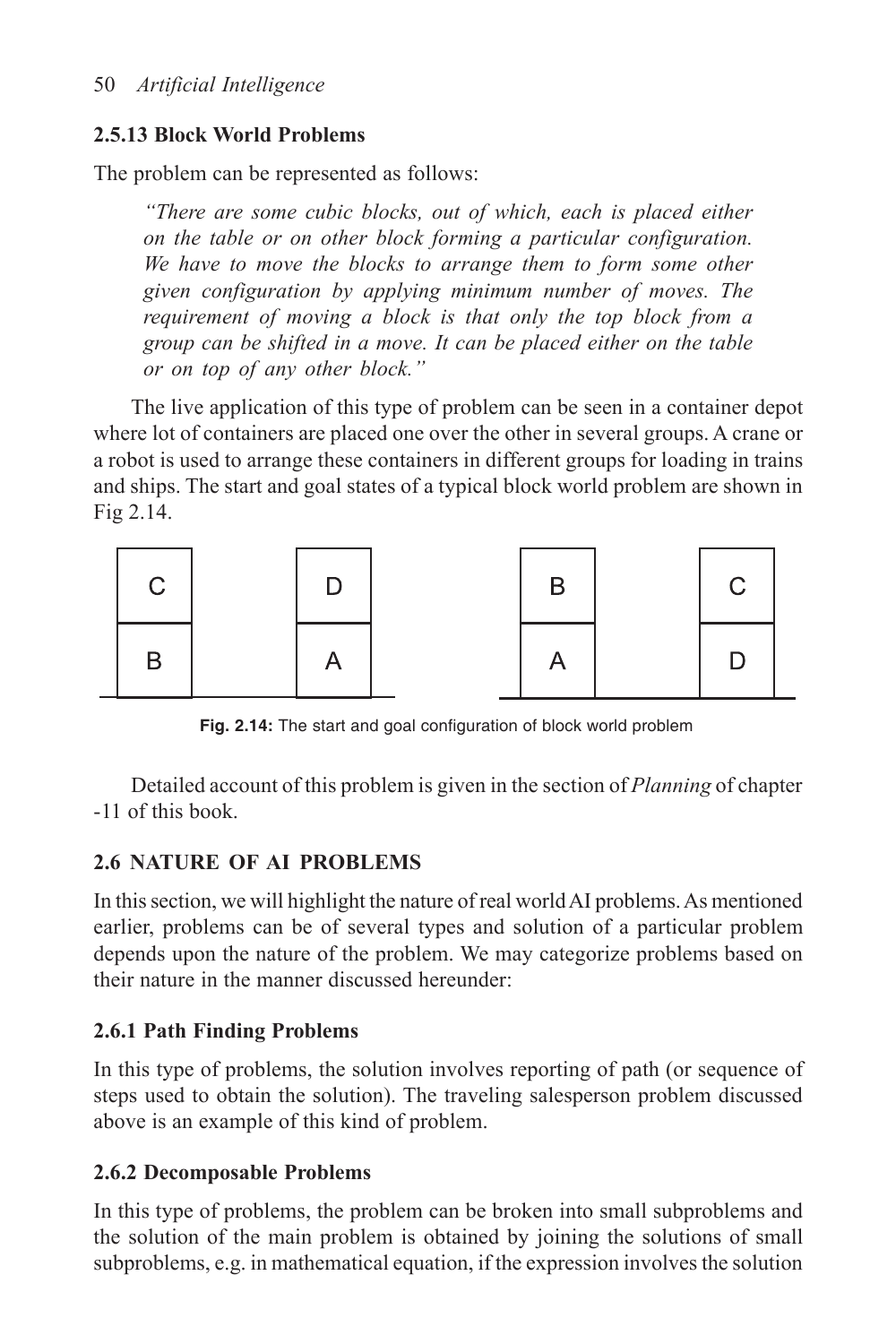of various components then these components can be solved independently, and the complete answer can be obtained by joining the solutions of subproblems. However, all the real world problems are not decomposable problems.

Consider following arithmetic equation:

$$
\int (x^3 + 3x^2 + \sin^2 x + \cos^2 x) dx = 0
$$

If we want to solve this equation, we can find the solution of different integrals separately and then join the results to get complete solution. Hence, above problem is broken into four problems, i.e. (i)  $\int x^3 dx$ , (ii)  $\int 3x^2 dx$ , (iii)  $\sin^2 x \, dx$ , (iv)  $\int \cos^2 x \, dx$ .

#### **2.6.3 Recoverable Problems**

There are certain types of problems, where the application of operator can be reverted if required, and on the initial state, a new operator can be applied. Such types of problems are called recoverable problems. 8-puzzle problem is an example of this kind because if you apply a move and find that it is wrong or not worth, you may revert to the original position and apply another move. The recoverability of a problem plays an important role in determining the control structure necessary for problem solution. There is another type of problems like "theorem proving" where the steps can be ignored. These are called ignorable problems. These can be solved using simple control structures, which are easy to implement. But there are certain types of problems like medical diagnosis problems where if an operator is applied, it cannot be reverted to original state. In such types of problems, the selection of operator is very critical because if a wrong operator is applied, it may be possible that a solution is never obtained even if it exists. Such types of problems are called '**irrecoverable**' problems. Chess playing is another irrecoverable problem where once you apply a move, you are not allowed to revert. The recoverable problems require little complex control structure, which checks the outcomes of every move and in case the move is found to be wrong, it is reverted and initial state is restored back. The control structure of irrecoverable problems is difficult because it will involve a system that expands a great deal of effort in exploring each decision, since the decisions once chosen must be final.

#### **2.6.4 Predictable Problems**

These are the types of problems where all the outcomes of a particular move can be judged with definiteness. For example, consider the 8-puzzle problem where the outcomes after applying a certain move can be easily predicted because all the numbers and their positions are open before you. Hence, while deciding about a move, the suitability of these outcomes can be judged and planning the entire sequence of moves is possible. Whereas in card games like bridge or game where all the cards are not open, it cannot be decided in advance that what will be the effect of a particular move because your next move depends entirely upon the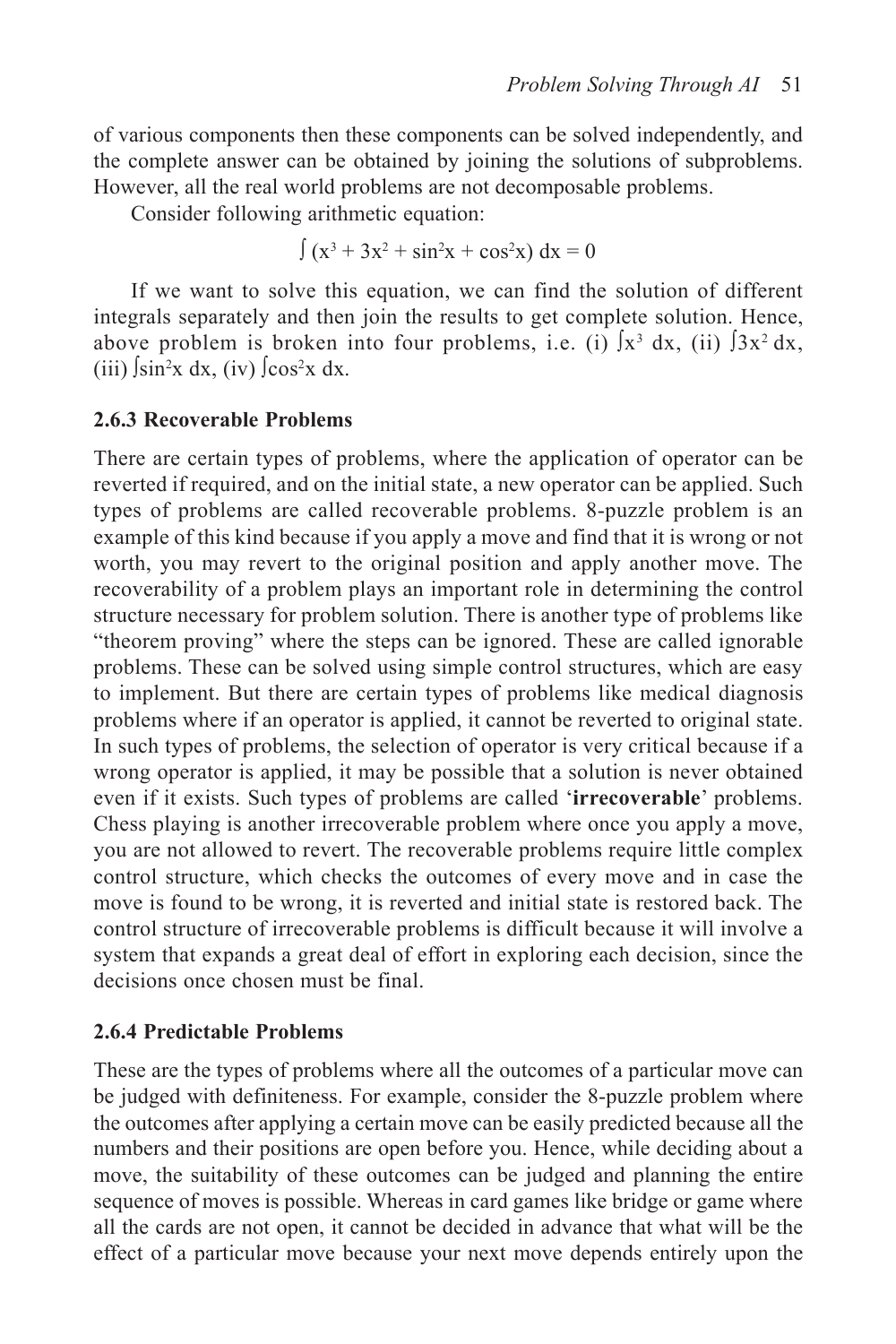move of other players involved, hence planning a sequence of moves is not possible. Similar situation will be there in a game involving two players. One player can not judge the move played by other player. In such situations, multiple moves are considered for suitability and a probabilistic approach is applied to decide about the best move.

# **2.6.5 Problems Affecting the Quality of Solution**

There are certain types of AI problems where the process of finding solution stops by just finding one solution and there is no need to ensure the validity of this solution by finding the other solutions, e.g., the database query applications. In query applications, whenever the query is answered, the other possible answers are not checked. However, in route finding problems (like traveling salesperson problem) once a route from source to destination is obtained, still other possibilities need to be checked to judge whether it is the shortest path or not (optimal solution). Thus, we can say that there are certain types of problems where any one solution is enough and in other types of problems where to accept a solution all the possible solutions need to be checked.

# **2.6.6 State Finding Problem**

In this type of AI problems, the answer is reporting of a state instead of path. The examples of such type of problems are natural language understanding applications. In such type of applications the interpretation of a particular sentence is required and it is not important how the solution is obtained. As far as the interpretation of the input sentence is correct, the steps used in obtaining the solution can be ignored. However, there are another kinds of problems where the solution demands the reporting of state as well as path. These are the problems requiring justification, e.g., medical diagnosis problems using expert system. Here, besides the name of the medicine, the patient requires explanation about the process or the path applied for finding that particular medicine. Thus, it involves the 'belief' of user as well. To satisfy him, the process of obtaining the solution (i.e. the path) and the solution (i.e. the state) both need to be stored. Hence, the types of problems, which involve human belief, fall in the category of problems where state and path both should be reported.

# **2.6.7 Problems Requiring Interaction**

This is the kind of problems, which require asking some questions from the user or interacting with the user. There are many AI programs already built which interact with the user very frequently to provide additional input to the program and to provide additional reassurance to the user. In the situations where computer is generating some advice for a particular problem, it is always advisable to take the views of user at regular interval. Doing this will help providing the output in the form suitable to the user.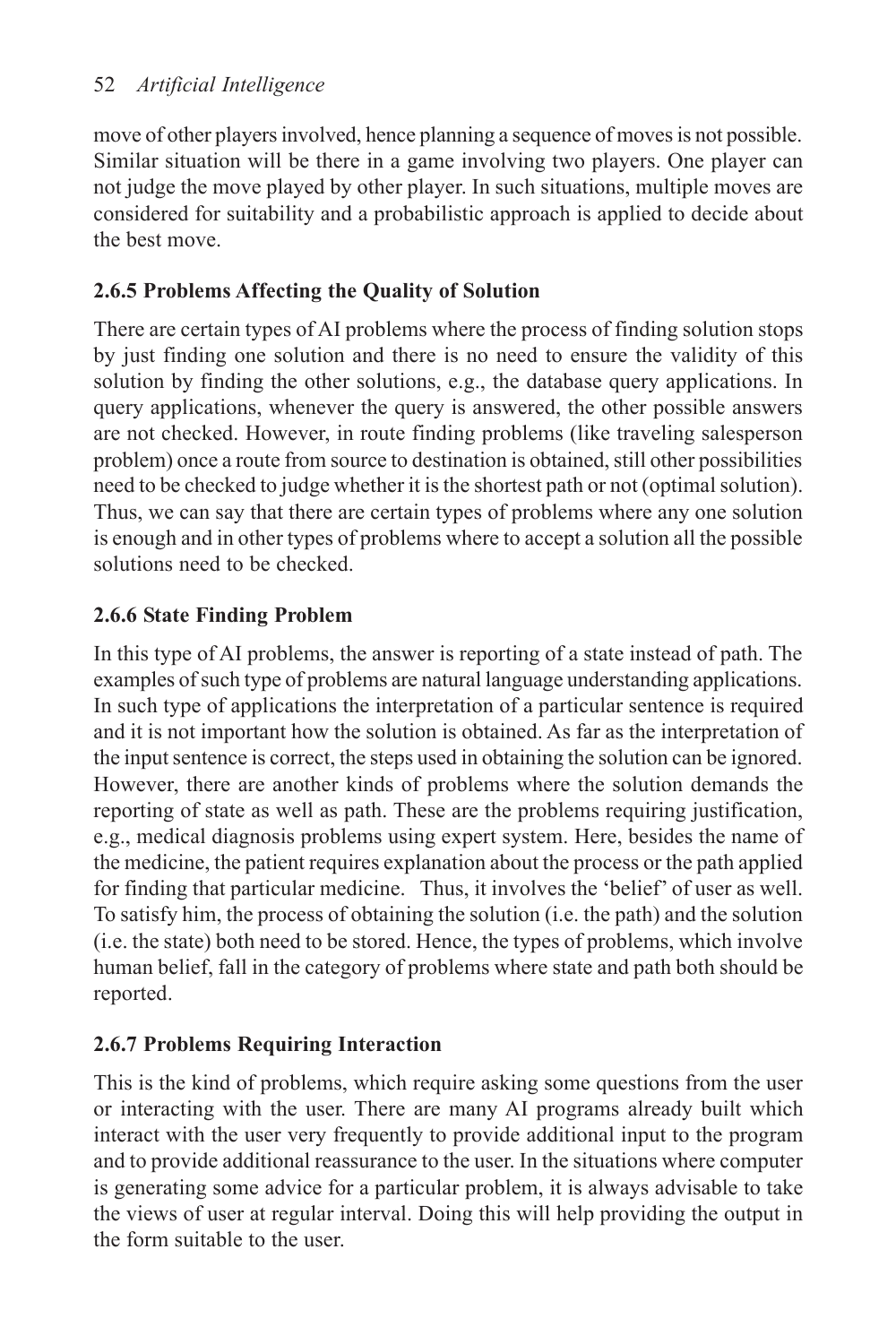#### **2.6.8 Knowledge Intensive Problems**

These are kinds of AI problems, which require large amount of knowledge for their solution. Consider the tic-tac-toe game. Here, to play the game, the required amount of knowledge is only about legal moves and other player's moves. This is little amount of knowledge. Whereas in chess game, the number of legal moves are more, and to decide a particular move, more future moves of opponent and those of oneself in "*look ahead manner*" (technically called *ply*) are visualized. Hence, the amount of knowledge required to play a chess game is more as compared to tic-tac-toe game. Further, if we consider the medical expert system, the amount of knowledge required is enormous. Such types of AI applications are called knowledge intensive applications. Similarly, in the application of a data query, the knowledge required is only about the database and query language whereas if it is a natural language understanding program, then it will require vast amount of knowledge comprising of syntactic, semantic and pragmatic knowledge. Hence, the amount of knowledge and role of knowledge varies in different AI problems.

From the above discussion, it is evident that the nature of various AI problems is widely different and in order to choose the most appropriate method for solving a particular problem, the nature of problem needs to be analyzed. The problem characteristics can be summarized as follows:

- 1. If the problem is decomposable into independent smaller or easier sub problems.
- 2. Is backtracking possible or not.
- 3. Is the problem's universe predictable.
- 4. Is a good solution to the problem obvious without comparison to all other possible solutions.
- 5. Is the desired solution a state or a path.
- 6. Is a large amount of knowledge absolutely required to solve the problem or is knowledge important only to constrain the search.

## **2.7 SEARCH TECHNIQUES**

As stated earlier, the process of the solution of AI problem searches the path from start state to goal state. This is very important aspect of problem solving because search techniques not only help in finding most viable path to reach the goal state, but also make the entire process efficient and economical. In this section, we discuss basic search techniques adopted for finding the solution of AI problems. Broadly, the search is of two types:

- (i) *Blind (or unguided or uninformed) search*: The uninformed or blind search is the search methodology having no additional information about states beyond that provided in the problem definitions. In this search total search space is looked for solution.
- (ii) *Heuristic (or guided or informed) search*: These are the search techniques where additional information about the problem is provided in order to guide the search in a specific direction.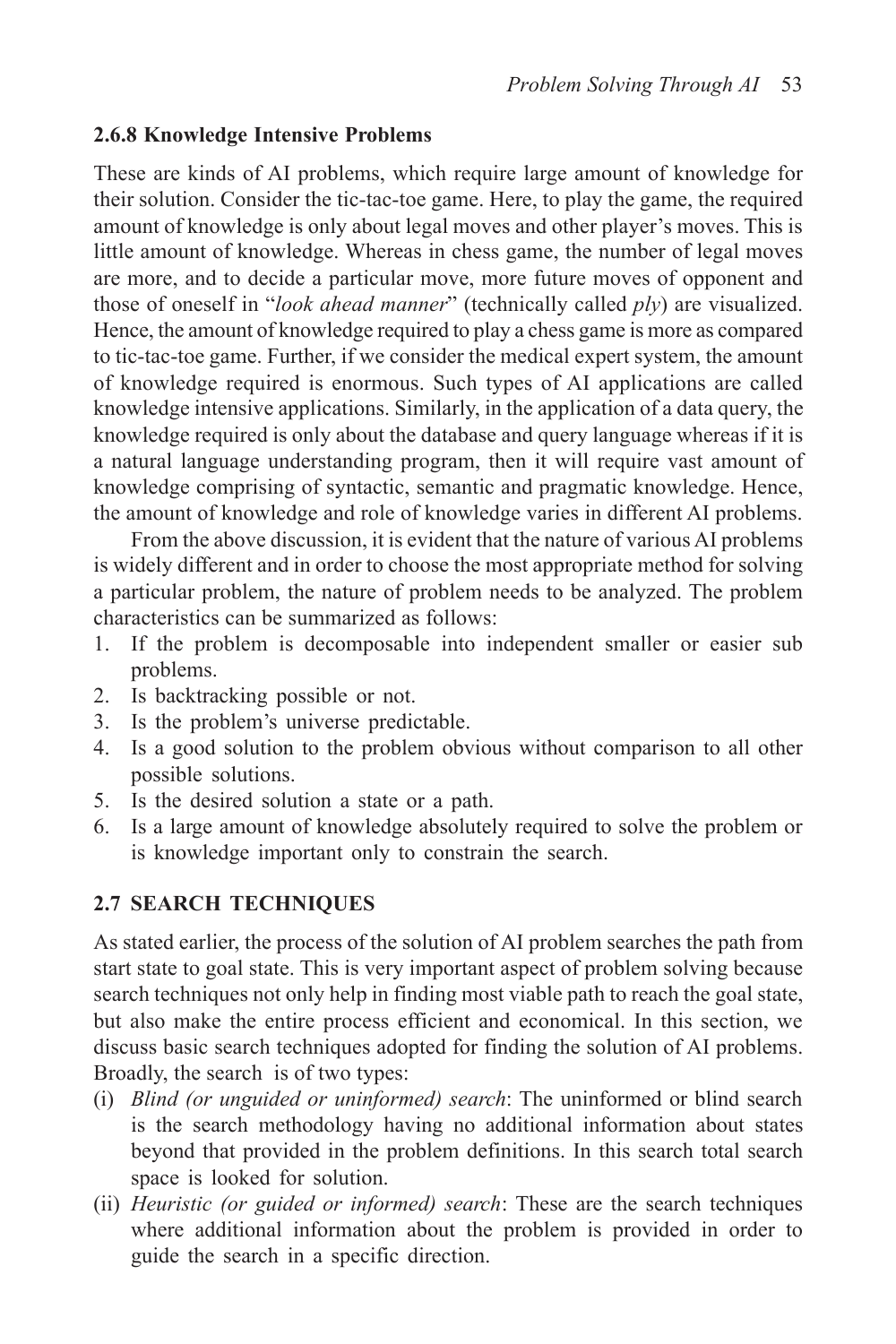In this chapter, we will discuss the unguided search techniques and the guided search techniques will be dealt with in the next chapter. Following search techniques comes under the category of unguided search techniques:

- (i) Breadth-First search (BFS)
- (ii) Depth-First search (DFS)
- (iii) Depth-Limited search (DLS)
- (iv) Bidirectional search

## **2.7.1 Breadth-First Search**

In this type of search, the state space is represented in form of a tree. In addition, the solution is obtained by traversing through the tree. The nodes of tree represent start state, various intermediate states and the goal state. While searching for the solution, the root node is expanded first, then all the successors of the root node are expanded, and in next step all successors of every node are expanded. The process continues till goal state is achieved, e.g., in the tree shown in following Fig. 2.15, the nodes will be explored in order A, B, C, D, E, F, G, H, I, J, K, L:



**Fig. 2.15:** Breadth-First Search Tree

In breadth-first search, the space complexity is more critical as compared to time complexity. Analysis shows that the time and memory requirement of the problem of depth 8 and 10 are 31 hours, 1 terabyte and 129 days, 101 terabyte respectively. Fortunately, there are other strategies taking lesser time in performing the search. In general, the problems involving search of exponential complexity (like chess game) cannot be solved by uninformed methods for the simple reason, the size of the data being too big. The data structure used for breadth first search is First In First Out (FIFO).

Algorithm for breadth first search is described as follows: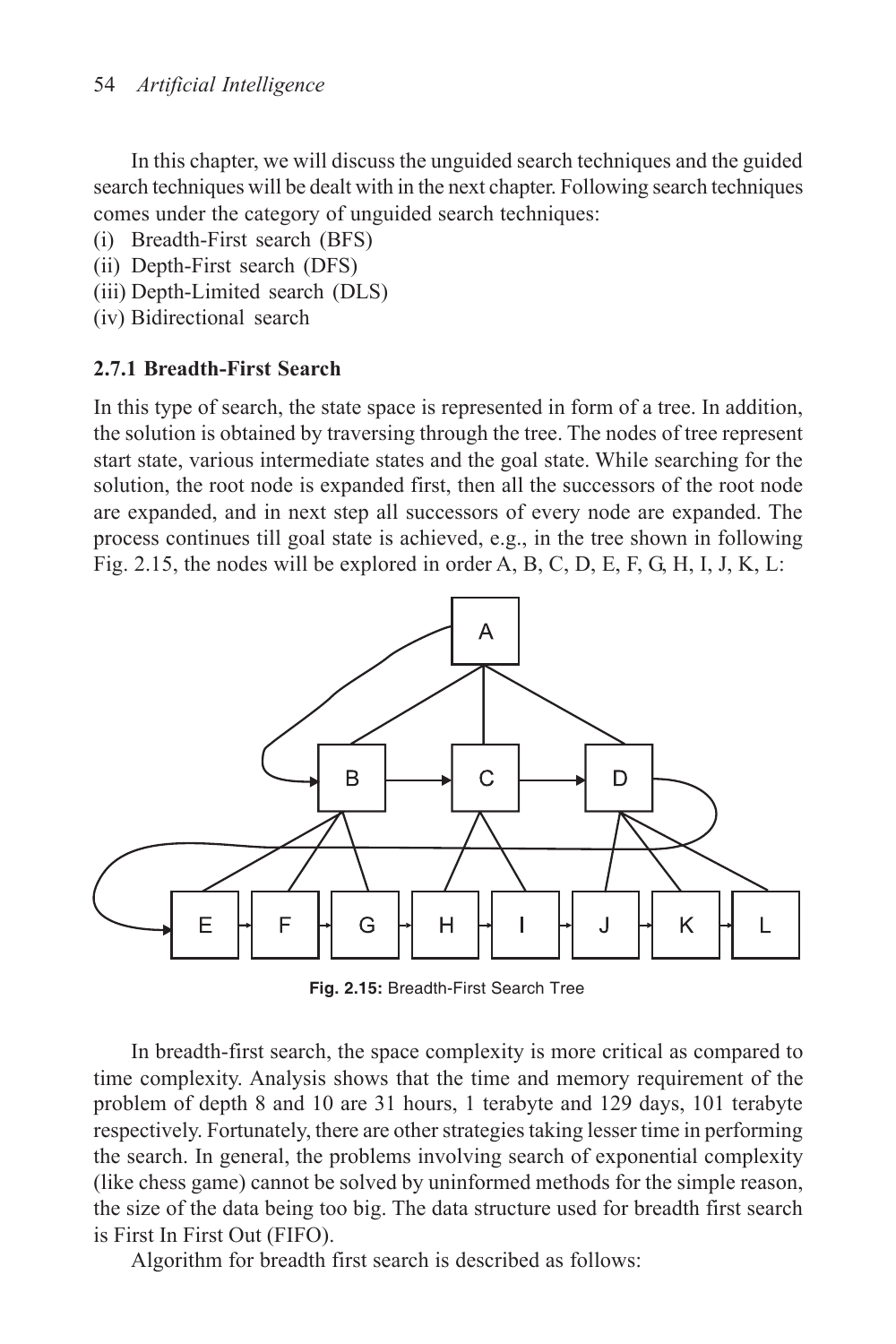- (i) Create a variable called Node-List and set it to initial state.
- (ii) Until a goal state is found or Node-List is empty do:
	- (a) Remove the first element from node-list and call it E. If node-list was empty, quit.
	- (b) For each way that each rule can match the state described in E do:
		- (i) Apply the rule to generate a new state.
		- (ii) If new state is a goal state, quit and return this state.
		- (iii) Otherwise, add new state to the end of node-list.

#### *2.7.1.1 Advantages of Breadth First Search (BFS)*

The breadth first search is not caught in a blind alley. This means that, it will not follow a single unfruitful path for very long time or forever, before the path actually terminates in a state that has no successors. In the situations where solution exists, the breadth first search is guaranteed to find it. Besides this, in the situations where there are multiple solutions, the BFS finds the minimal solution. The minimal solution is one that requires the minimum number of steps. This is because of the fact that in breadth first search, the longer paths are never explored until all shorter ones have already been examined. Thus, if the goal state is found during the search of shorter paths, longer paths would not be required to be searched, saving time and efforts.

Traveling sales person problem discussed above can be solved using Breadth-First Search technique. It will simply explore all the paths possible in the tree and will ultimately come out with the shortest path desired. However, this strategy works well only if the number of cities is less. If we have large number of cities in the list, it fails miserably because number of paths and hence the time taken to perform the search become too big to be controlled by this method efficiently.

#### **2.7.2 Depth First Search**

There can be another type of search strategy than the one described above. In this type of approach, instead of probing the width, we can explore one branch of a tree until the solution is found or we decide to terminate the search because either a dead end is met, some previous state is encountered or the process becomes longer than the set time limit. If any of the above situations is encountered and the process is terminated, a backtracking occurs. A fresh search will be done on some other branch of the tree, and the process will be repeated until goal state is reached. This type of technique is known as Depth-First Search technique.

It generates the left most successor of root node and expands it, until dead end is reached. The search proceeds immediately to the deepest level of search tree, or until the goal is encountered. The sequence of explored nodes in the previous tree will be A, B, E, F, C, G, H, K, L, D, I, J. The search is shown in Fig 2.16 below:

The DFS has lesser space complexity, because at a time it needs to store only single path from root to leaf node. The data structure used for DFS is Last-In-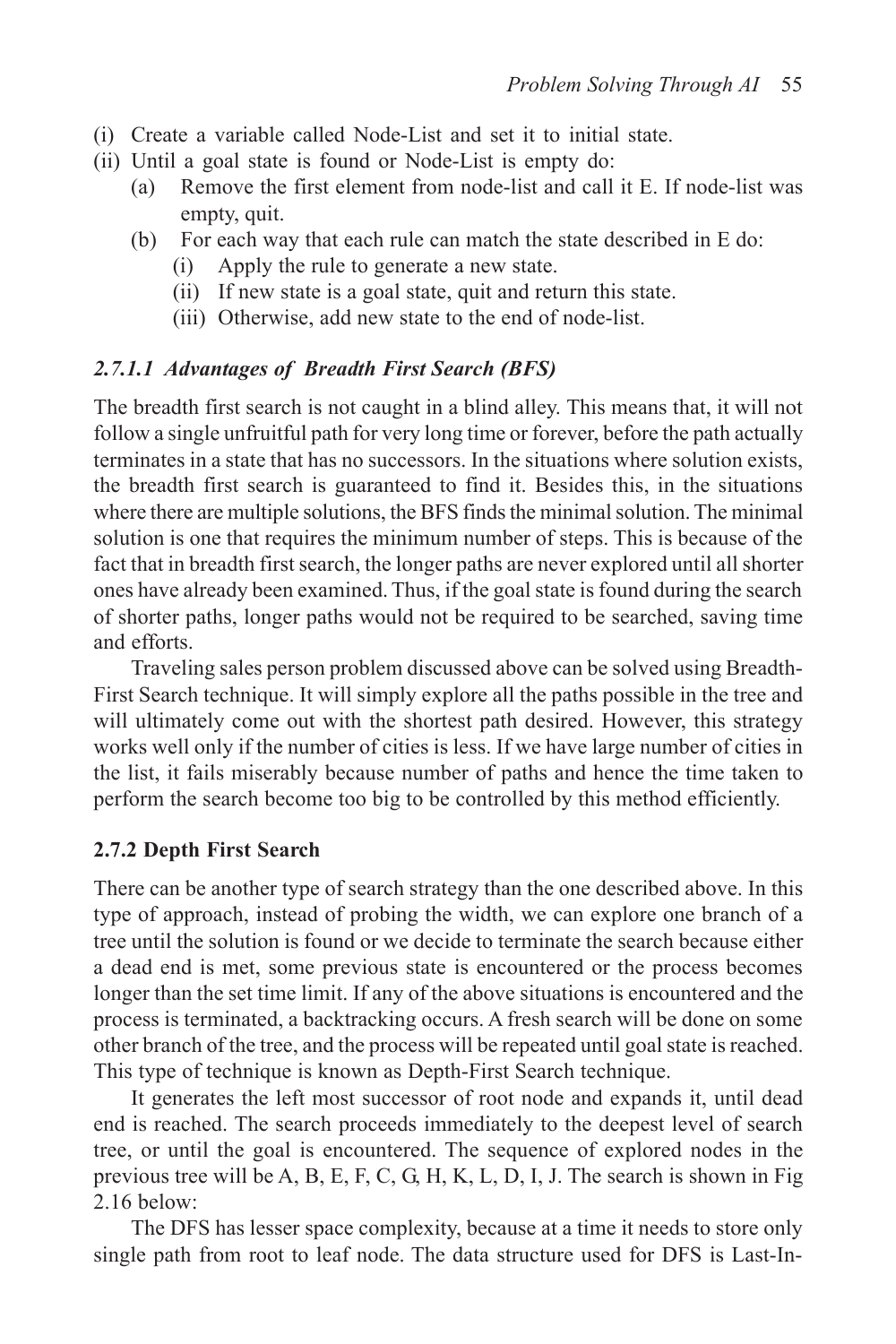

**Fig 2.16:** Depth First search tree

First-Out (LIFO).

Algorithm for Depth First Search is described as follows:

- 1. If initial state is a goal state, quit and return success.
- 2. Otherwise, do the following until success or failure is reported:
	- (a) Generate a successor E of the initial state. If there are no more successors signal failure.
	- (b) Call Depth-First Search with E as initial state.
	- (c) If success is obtained, return success, otherwise continue in this loop.

The procedure to perform DFS for tree of node 'n' is given below: Procedure: unbounded DFS for tree of node n, [DFS1(n)]. **Start** If n is a goal node then **Start** Solution  $: = n$ ; Exit; End; For each successor ni of n do If ni is not an ancestor of n then

```
P1(ni);
```